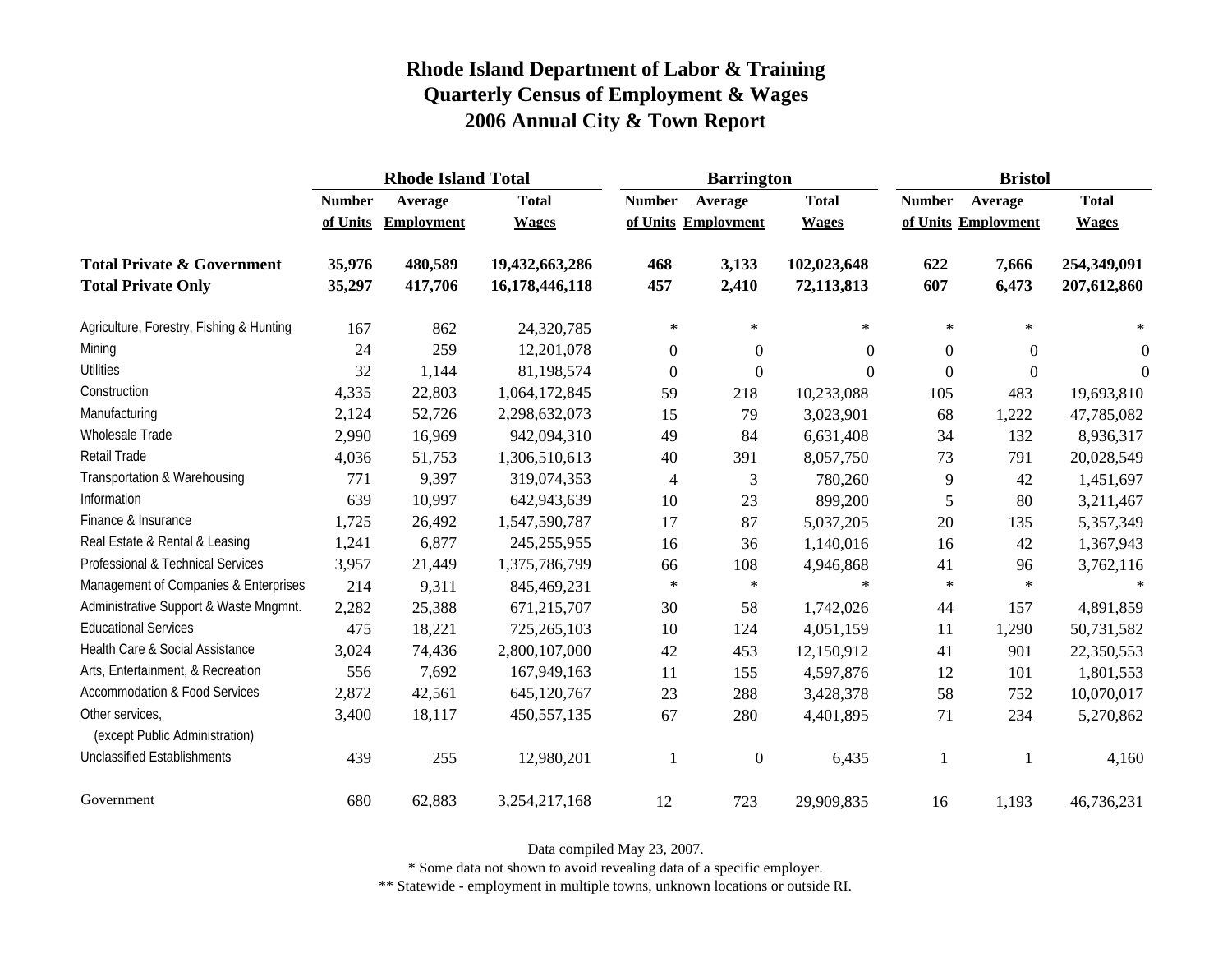|                                                   | <b>Burrillville</b> |                     |              |                | <b>Central Falls</b> |                  | <b>Charlestown</b> |                     |              |
|---------------------------------------------------|---------------------|---------------------|--------------|----------------|----------------------|------------------|--------------------|---------------------|--------------|
|                                                   | <b>Number</b>       | Average             | <b>Total</b> | <b>Number</b>  | Average              | <b>Total</b>     | <b>Number</b>      | Average             | <b>Total</b> |
|                                                   |                     | of Units Employment | <b>Wages</b> | of Units       | Employment           | <b>Wages</b>     |                    | of Units Employment | <b>Wages</b> |
| <b>Total Private &amp; Government</b>             | 300                 | 2,840               | 89,546,705   | 257            | 3,106                | 105,068,740      | 252                | 1,632               | 52,798,285   |
| <b>Total Private Only</b>                         | 286                 | 2,209               | 64,453,624   | 246            | 2,264                | 66,627,998       | 240                | 1,459               | 45,335,122   |
| Agriculture, Forestry, Fishing & Hunting          | $\ast$              | $\ast$              | $\ast$       | $\mathbf{0}$   | $\boldsymbol{0}$     | $\overline{0}$   | $\ast$             | $\ast$              | ×            |
| Mining                                            | $\boldsymbol{0}$    | $\boldsymbol{0}$    | $\Omega$     | $\theta$       | $\Omega$             | $\Omega$         | $\ast$             | $\ast$              | $\ast$       |
| <b>Utilities</b>                                  | 3                   | 38                  | 2,455,265    | $\overline{0}$ | $\overline{0}$       | $\mathbf{0}$     | $\boldsymbol{0}$   | $\theta$            | $\theta$     |
| Construction                                      | 73                  | 208                 | 8,168,754    | 31             | 150                  | 5,320,453        | 60                 | 185                 | 7,149,656    |
| Manufacturing                                     | 12                  | 375                 | 15,500,931   | 34             | 709                  | 25,421,079       | 6                  | 308                 | 12,238,283   |
| <b>Wholesale Trade</b>                            | 20                  | 43                  | 2,211,761    | 10             | 121                  | 4,377,805        | 11                 | 36                  | 2,451,686    |
| Retail Trade                                      | 16                  | 158                 | 2,947,926    | 36             | 177                  | 4,203,392        | 27                 | 174                 | 4,594,342    |
| Transportation & Warehousing                      | 7                   | 13                  | 581,028      | 6              | 78                   | 1,612,960        | $\,8\,$            | 117                 | 2,298,341    |
| Information                                       | 7                   | 22                  | 630,167      | $\overline{0}$ | $\boldsymbol{0}$     | $\boldsymbol{0}$ | 5                  | 17                  | 313,190      |
| Finance & Insurance                               | 7                   | 21                  | 982,115      | 14             | 90                   | 3,006,910        | $\overline{4}$     | 28                  | 1,388,815    |
| Real Estate & Rental & Leasing                    | 8                   | 16                  | 345,325      | 8              | 48                   | 1,195,040        | 12                 | 20                  | 963,120      |
| Professional & Technical Services                 | 19                  | 53                  | 2,803,845    | 10             | 19                   | 641,860          | 23                 | 59                  | 2,272,595    |
| Management of Companies & Enterprises             | $\ast$              | $\ast$              | $\ast$       | $\theta$       | $\overline{0}$       | $\Omega$         | $\mathbf{0}$       | $\mathbf{0}$        | $\Omega$     |
| Administrative Support & Waste Mngmnt.            | 17                  | 84                  | 2,444,626    | 12             | 298                  | 8,124,929        | 24                 | 78                  | 1,982,893    |
| <b>Educational Services</b>                       | $\overline{4}$      | 30                  | 520,689      | $\ast$         | $\ast$               | $\ast$           | $\boldsymbol{0}$   | $\mathbf{0}$        |              |
| Health Care & Social Assistance                   | 19                  | 492                 | 12,728,753   | 23             | 251                  | 6,262,734        | 18                 | 186                 | 5,691,836    |
| Arts, Entertainment, & Recreation                 | 6                   | 54                  | 719,686      | $\ast$         | $\ast$               | $\ast$           | 6                  | 7                   | 90,992       |
| <b>Accommodation &amp; Food Services</b>          | 29                  | 418                 | 5,107,551    | 33             | 171                  | 2,378,456        | 19                 | 207                 | 2,972,761    |
| Other services,<br>(except Public Administration) | 41                  | 170                 | 5,914,987    | 30             | 123                  | 2,960,915        | 19                 | 32                  | 665,325      |
| <b>Unclassified Establishments</b>                |                     | $\boldsymbol{0}$    | 10,600       | $\overline{c}$ |                      | 8,900            | $\mathbf{1}$       | 1                   | 2,440        |
| Government                                        | 15                  | 631                 | 25,093,081   | 12             | 842                  | 38,440,742       | 13                 | 173                 | 7,463,163    |

Data compiled May 23, 2007.

\* Some data not shown to avoid revealing data of a specific employer.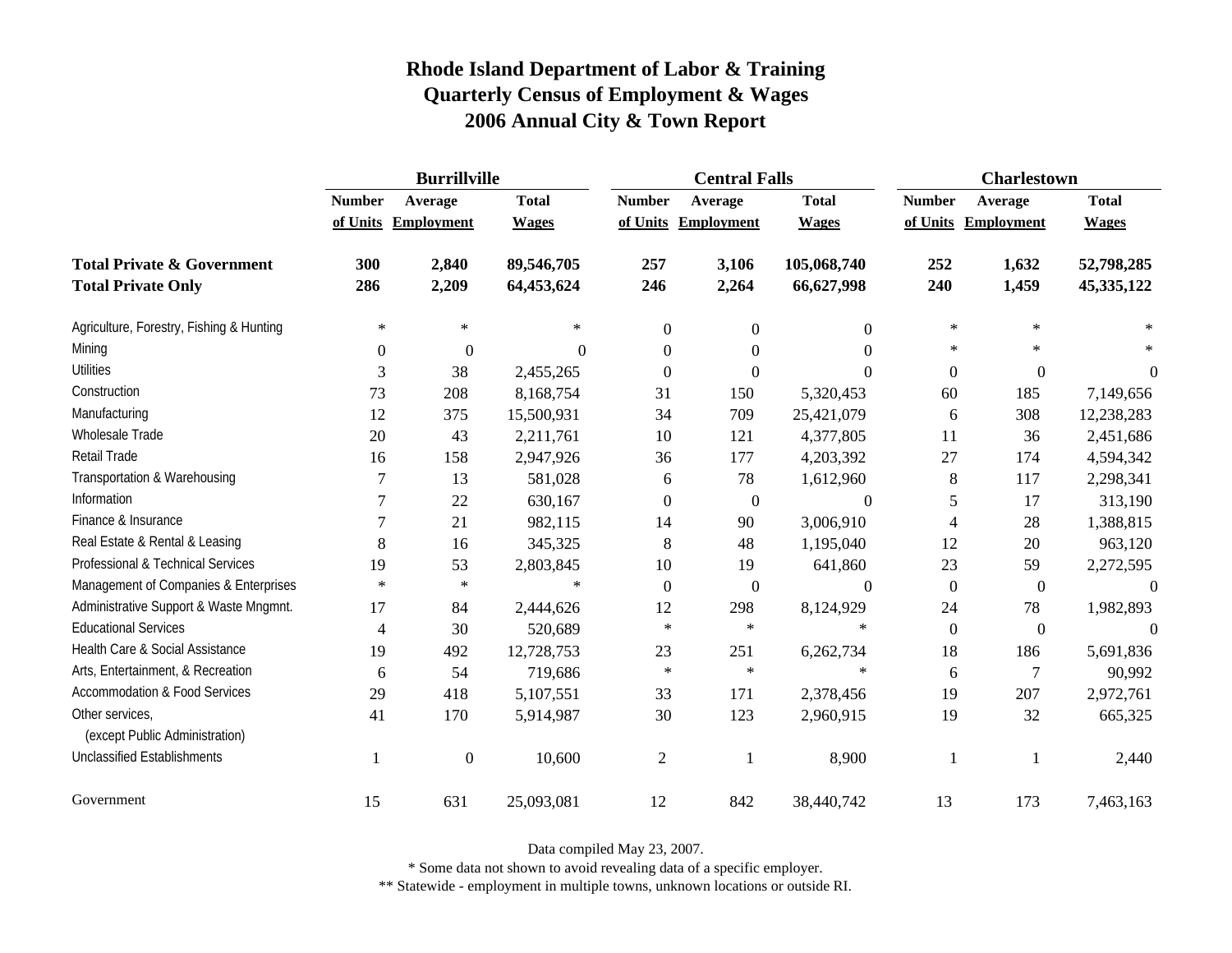|                                                   | Coventry      |                     |                  |               | <b>Cranston</b>     |               | <b>Cumberland</b> |            |              |
|---------------------------------------------------|---------------|---------------------|------------------|---------------|---------------------|---------------|-------------------|------------|--------------|
|                                                   | <b>Number</b> | Average             | <b>Total</b>     | <b>Number</b> | Average             | <b>Total</b>  | <b>Number</b>     | Average    | <b>Total</b> |
|                                                   |               | of Units Employment | <b>Wages</b>     |               | of Units Employment | <b>Wages</b>  | of Units          | Employment | <b>Wages</b> |
| <b>Total Private &amp; Government</b>             | 766           | 8,044               | 254,573,296      | 2,619         | 36,695              | 1,431,135,657 | 884               | 10,143     | 364,765,086  |
| <b>Total Private Only</b>                         | 746           | 6,630               | 196, 314, 156    | 2,599         | 29,804              | 1,048,481,655 | 867               | 8,724      | 316,970,298  |
| Agriculture, Forestry, Fishing & Hunting          | 3             | 14                  | 174,846          | 6             | 24                  | 604,614       | $\ast$            | $\ast$     |              |
| Mining                                            | $\Omega$      | $\theta$            | $\overline{0}$   | $\ast$        | $\ast$              | $\ast$        | $\ast$            | $\ast$     |              |
| <b>Utilities</b>                                  | $\Omega$      | $\boldsymbol{0}$    | $\boldsymbol{0}$ | $\ast$        | $\ast$              | $\ast$        | $\ast$            | $\star$    |              |
| Construction                                      | 173           | 723                 | 27, 273, 218     | 320           | 1,635               | 76,913,801    | 146               | 1,129      | 53,912,185   |
| Manufacturing                                     | 48            | 814                 | 41,313,140       | 202           | 4,719               | 211,168,164   | 45                | 1,698      | 64,528,290   |
| <b>Wholesale Trade</b>                            | 51            | 236                 | 10,227,019       | 202           | 1,718               | 84,515,014    | 93                | 875        | 48,170,680   |
| Retail Trade                                      | 91            | 1,464               | 36,639,811       | 311           | 4,477               | 115,704,690   | 77                | 974        | 21,517,851   |
| Transportation & Warehousing                      | 19            | 308                 | 9,210,050        | 61            | 684                 | 27,386,443    | $22\,$            | 451        | 16,869,472   |
| Information                                       | 6             | 24                  | 913,227          | 30            | 1,574               | 91,082,152    | 20                | 65         | 1,910,287    |
| Finance & Insurance                               | 23            | 128                 | 4,534,786        | 155           | 1,331               | 62,813,880    | 39                | 246        | 14,784,497   |
| Real Estate & Rental & Leasing                    | 26            | 106                 | 2,781,101        | 103           | 611                 | 24,075,466    | 35                | 110        | 4,022,276    |
| Professional & Technical Services                 | 59            | 176                 | 6,967,837        | 267           | 1,468               | 73,088,082    | 83                | 370        | 17,535,272   |
| Management of Companies & Enterprises             | 3             | 56                  | 2,170,502        | 15            | 308                 | 16,602,383    | 3                 | 5          | 586,646      |
| Administrative Support & Waste Mngmnt.            | 55            | 214                 | 6,214,582        | 174           | 2,587               | 60,350,515    | 50                | 174        | 5,511,257    |
| <b>Educational Services</b>                       | 9             | 104                 | 2,252,500        | 36            | 431                 | 10,748,356    | 10                | 111        | 1,827,238    |
| Health Care & Social Assistance                   | 39            | 916                 | 25,959,903       | 260           | 3,621               | 108,933,106   | 75                | 1,109      | 33,840,322   |
| Arts, Entertainment, & Recreation                 | 8             | 60                  | 492,388          | 28            | 290                 | 5,053,244     | 13                | 90         | 1,483,349    |
| <b>Accommodation &amp; Food Services</b>          | 67            | 1,004               | 12,235,494       | 177           | 2,711               | 37,873,452    | 58                | 610        | 6,967,070    |
| Other services,<br>(except Public Administration) | 71            | 283                 | 6,935,868        | 251           | 1,551               | 38,190,377    | 98                | 513        | 12,871,107   |
| <b>Unclassified Establishments</b>                | $\mathbf{1}$  | 1                   | 17,884           | 3             | 3                   | 75,908        | $\overline{2}$    | 1          | 27,843       |
| Government                                        | 20            | 1,414               | 58,259,140       | 21            | 6,890               | 382,654,002   | 18                | 1,419      | 47,794,788   |

Data compiled May 23, 2007.

\* Some data not shown to avoid revealing data of a specific employer.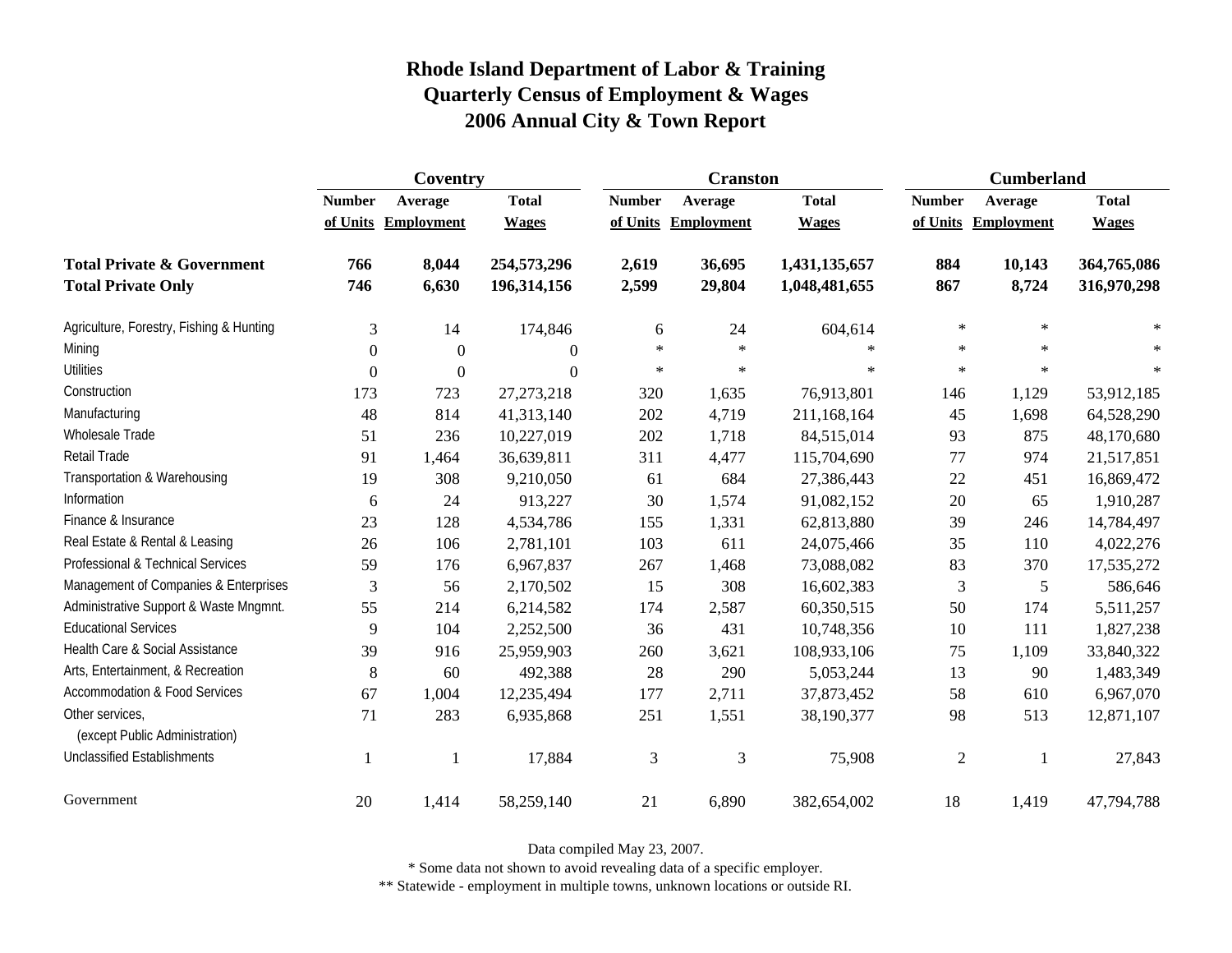|                                                   | <b>East Greenwich</b> |                     |                |                  | <b>East Providence</b> |                  | <b>Exeter</b>    |                     |              |
|---------------------------------------------------|-----------------------|---------------------|----------------|------------------|------------------------|------------------|------------------|---------------------|--------------|
|                                                   | <b>Number</b>         | Average             | <b>Total</b>   | <b>Number</b>    | Average                | <b>Total</b>     | <b>Number</b>    | Average             | <b>Total</b> |
|                                                   |                       | of Units Employment | <b>Wages</b>   |                  | of Units Employment    | <b>Wages</b>     |                  | of Units Employment | <b>Wages</b> |
| <b>Total Private &amp; Government</b>             | 763                   | 7,354               | 282, 271, 756  | 1,550            | 22,773                 | 895,590,465      | 183              | 1,182               | 33,884,524   |
| <b>Total Private Only</b>                         | 749                   | 6,604               | 251,959,769    | 1,531            | 20,906                 | 794,273,424      | 177              | 1,083               | 30,699,642   |
| Agriculture, Forestry, Fishing & Hunting          | 3                     | 12                  | 318,570        | $\boldsymbol{0}$ | $\boldsymbol{0}$       | $\boldsymbol{0}$ | 8                | 147                 | 2,873,799    |
| Mining                                            | 0                     | $\boldsymbol{0}$    | $\overline{0}$ | $\theta$         | $\mathbf{0}$           | $\Omega$         | $\overline{0}$   | $\theta$            |              |
| <b>Utilities</b>                                  | $\boldsymbol{0}$      | $\mathbf{0}$        | $\mathbf{0}$   | $\boldsymbol{0}$ | $\boldsymbol{0}$       | $\Omega$         | $\boldsymbol{0}$ | $\overline{0}$      | $\Omega$     |
| Construction                                      | 54                    | 289                 | 14,567,800     | 226              | 1,272                  | 67,616,927       | 31               | 94                  | 3,486,702    |
| Manufacturing                                     | 28                    | 982                 | 48,136,916     | 119              | 3,125                  | 128,096,559      | 10               | 69                  | 4,280,054    |
| Wholesale Trade                                   | 85                    | 405                 | 33,211,136     | 122              | 1,398                  | 69,191,311       | 12               | 62                  | 2,592,395    |
| Retail Trade                                      | 79                    | 796                 | 23,084,113     | 142              | 1,880                  | 54,369,630       | 17               | 84                  | 1,941,113    |
| Transportation & Warehousing                      | 9                     | 96                  | 4,366,029      | 30               | 128                    | 4,349,868        | $\,8\,$          | 68                  | 1,475,812    |
| Information                                       | 18                    | 30                  | 1,617,757      | 27               | 437                    | 23,844,031       | $\ast$           | $\ast$              |              |
| Finance & Insurance                               | 59                    | 518                 | 27,244,490     | 118              | 3,317                  | 149,941,180      | $\boldsymbol{0}$ | $\boldsymbol{0}$    | $\Omega$     |
| Real Estate & Rental & Leasing                    | 38                    | 161                 | 6,184,860      | 55               | 256                    | 9,200,625        | 7                | $\tau$              | 444,895      |
| Professional & Technical Services                 | 106                   | 404                 | 21,498,895     | 168              | 1,248                  | 60,762,542       | 16               | 49                  | 2,369,041    |
| Management of Companies & Enterprises             | 4                     | 43                  | 2,570,637      | 6                | 73                     | 2,166,176        | $\boldsymbol{0}$ | $\boldsymbol{0}$    | $\theta$     |
| Administrative Support & Waste Mngmnt.            | 37                    | 149                 | 4,905,194      | 101              | 1,009                  | 25,074,239       | 19               | 57                  | 1,774,393    |
| <b>Educational Services</b>                       | 15                    | 208                 | 5,520,907      | 19               | 649                    | 21,635,025       | $\overline{4}$   | 14                  | 672,860      |
| Health Care & Social Assistance                   | 82                    | 1,007               | 35,360,880     | 140              | 3,498                  | 130,920,021      | 12               | 193                 | 5,079,336    |
| Arts, Entertainment, & Recreation                 | 15                    | 117                 | 2,573,132      | 22               | 474                    | 7,789,817        | 4                | 69                  | 1,026,827    |
| Accommodation & Food Services                     | 55                    | 1,106               | 15,067,768     | 104              | 1,412                  | 18,641,090       | 12               | 131                 | 1,836,909    |
| Other services,<br>(except Public Administration) | 67                    | 279                 | 5,689,579      | 136              | 731                    | 20,660,458       | 18               | 37                  | 745,673      |
| <b>Unclassified Establishments</b>                |                       | -1                  | 41,106         | $\overline{2}$   | $\mathbf{1}$           | 13,925           | $\ast$           | $\ast$              |              |
| Government                                        | 15                    | 750                 | 30,311,987     | 20               | 1,866                  | 101,317,041      | 7                | 99                  | 3,184,882    |

Data compiled May 23, 2007.

\* Some data not shown to avoid revealing data of a specific employer.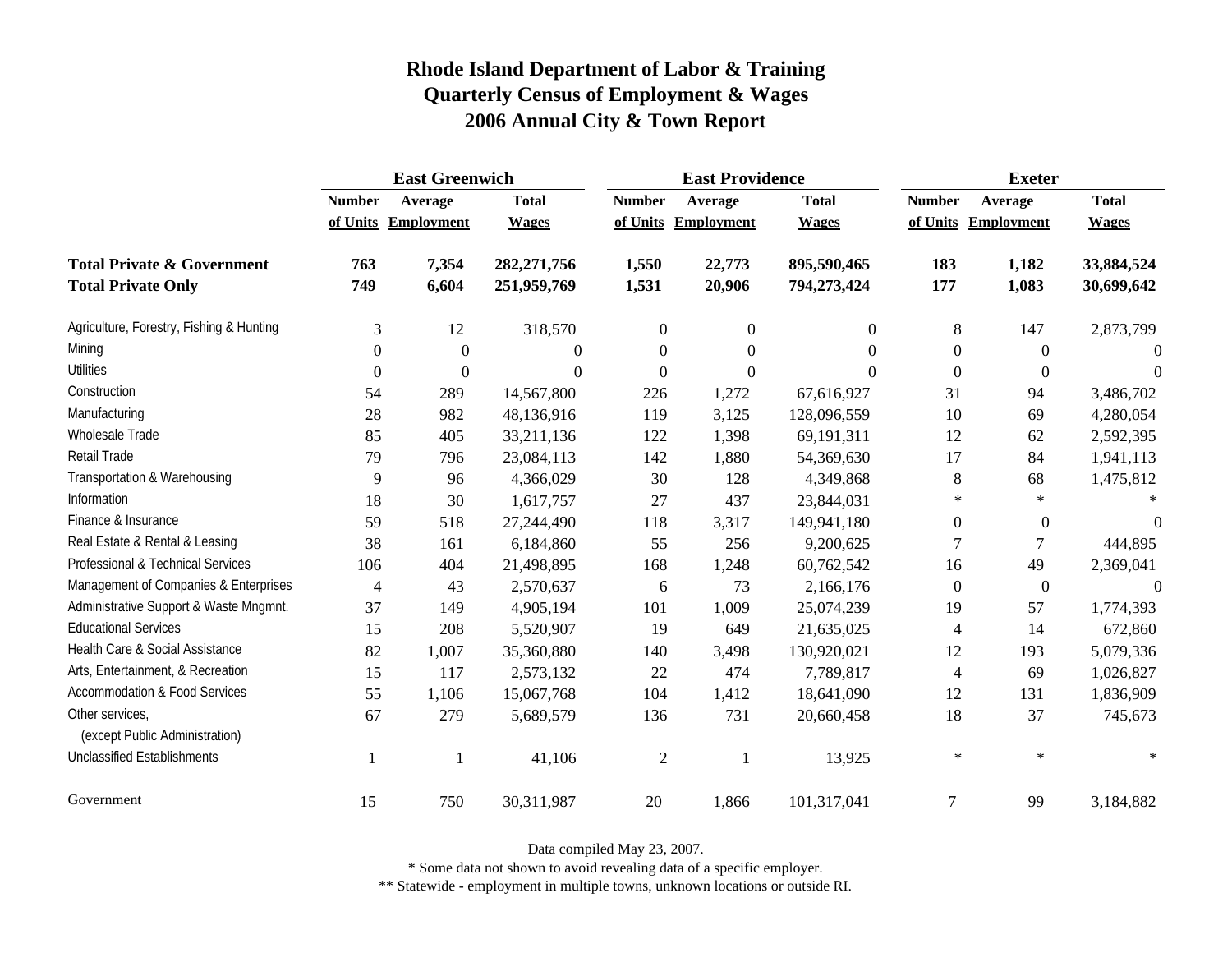|                                                   | Foster           |                     |              |                | Glocester      |                | Hopkinton      |                     |              |
|---------------------------------------------------|------------------|---------------------|--------------|----------------|----------------|----------------|----------------|---------------------|--------------|
|                                                   | <b>Number</b>    | Average             | <b>Total</b> | <b>Number</b>  | Average        | <b>Total</b>   | <b>Number</b>  | Average             | <b>Total</b> |
|                                                   |                  | of Units Employment | <b>Wages</b> | of Units       | Employment     | <b>Wages</b>   |                | of Units Employment | <b>Wages</b> |
| <b>Total Private &amp; Government</b>             | 103              | 446                 | 11,951,814   | 219            | 1,666          | 55,611,270     | 196            | 1,223               | 38,420,325   |
| <b>Total Private Only</b>                         | 98               | 356                 | 8,727,303    | 204            | 1,156          | 34,417,128     | 186            | 1,121               | 34,327,837   |
| Agriculture, Forestry, Fishing & Hunting          | 5                | 21                  | 412,433      | $\ast$         | $\ast$         | $\ast$         | $\sqrt{5}$     | 12                  | 477,492      |
| Mining                                            | $\theta$         | $\theta$            | $\Omega$     | *              | $\ast$         | $\ast$         | $\ast$         | $\ast$              |              |
| <b>Utilities</b>                                  | $\boldsymbol{0}$ | $\boldsymbol{0}$    | $\Omega$     | $\overline{0}$ | $\overline{0}$ | $\overline{0}$ | $\overline{0}$ | $\boldsymbol{0}$    | $\theta$     |
| Construction                                      | 27               | 75                  | 2,533,727    | 62             | 148            | 5,128,498      | 60             | 172                 | 6,747,261    |
| Manufacturing                                     | 6                | 13                  | 270,775      | 4              | 29             | 1,038,609      | 16             | 357                 | 13,446,084   |
| <b>Wholesale Trade</b>                            | 5                | 13                  | 222,612      | 8              | 10             | 567,472        | 8              | 17                  | 1,154,386    |
| Retail Trade                                      | 3                | 8                   | 105,271      | 20             | 200            | 3,762,956      | 17             | 106                 | 2,004,976    |
| Transportation & Warehousing                      | 5                | 30                  | 388,141      | 10             | 73             | 2,364,668      | 4              | 24                  | 906,412      |
| Information                                       | 4                | 15                  | 246,696      | 5              | 18             | 374,990        | 4              | 16                  | 186,122      |
| Finance & Insurance                               | $\ast$           | $\ast$              | $\ast$       | 7              | 29             | 1,522,940      | 6              | 8                   | 387,221      |
| Real Estate & Rental & Leasing                    | $\ast$           | $\ast$              | $\ast$       | $\star$        | $\ast$         | $\ast$         | 6              | 10                  | 178,761      |
| Professional & Technical Services                 | 11               | 16                  | 807,200      | 12             | 71             | 4,405,816      | $\overline{9}$ | 24                  | 1,302,582    |
| Management of Companies & Enterprises             | $\boldsymbol{0}$ | $\boldsymbol{0}$    | $\Omega$     | $\ast$         | $\ast$         | $\ast$         | $\overline{0}$ | $\overline{0}$      | $\Omega$     |
| Administrative Support & Waste Mngmnt.            | 9                | 18                  | 382,500      | 14             | 84             | 3,395,694      | 14             | 27                  | 619,876      |
| <b>Educational Services</b>                       | $\star$          | $\ast$              | $\ast$       | $\star$        | $\ast$         | $\ast$         | $\ast$         | $\ast$              |              |
| Health Care & Social Assistance                   | 7                | 51                  | 1,592,193    | 13             | 288            | 8,626,893      | 16             | 177                 | 4,531,142    |
| Arts, Entertainment, & Recreation                 | $\ast$           | $\ast$              | $\ast$       | 3              | 19             | 554,577        | 5              | 82                  | 1,088,782    |
| <b>Accommodation &amp; Food Services</b>          | 8                | 39                  | 448,250      | 16             | 134            | 1,515,573      | $\overline{7}$ | 52                  | 734,420      |
| Other services,<br>(except Public Administration) | 5                | 8                   | 289,396      | 24             | 49             | 1,066,475      | 11             | 33                  | 472,802      |
| <b>Unclassified Establishments</b>                | $\overline{0}$   | $\overline{0}$      | $\theta$     | $\theta$       | $\theta$       | $\overline{0}$ | $\mathbf{0}$   | $\mathbf{0}$        | $\Omega$     |
| Government                                        | $\tau$           | 90                  | 3,224,511    | 16             | 509            | 21,194,142     | 11             | 102                 | 4,092,488    |

Data compiled May 23, 2007.

\* Some data not shown to avoid revealing data of a specific employer.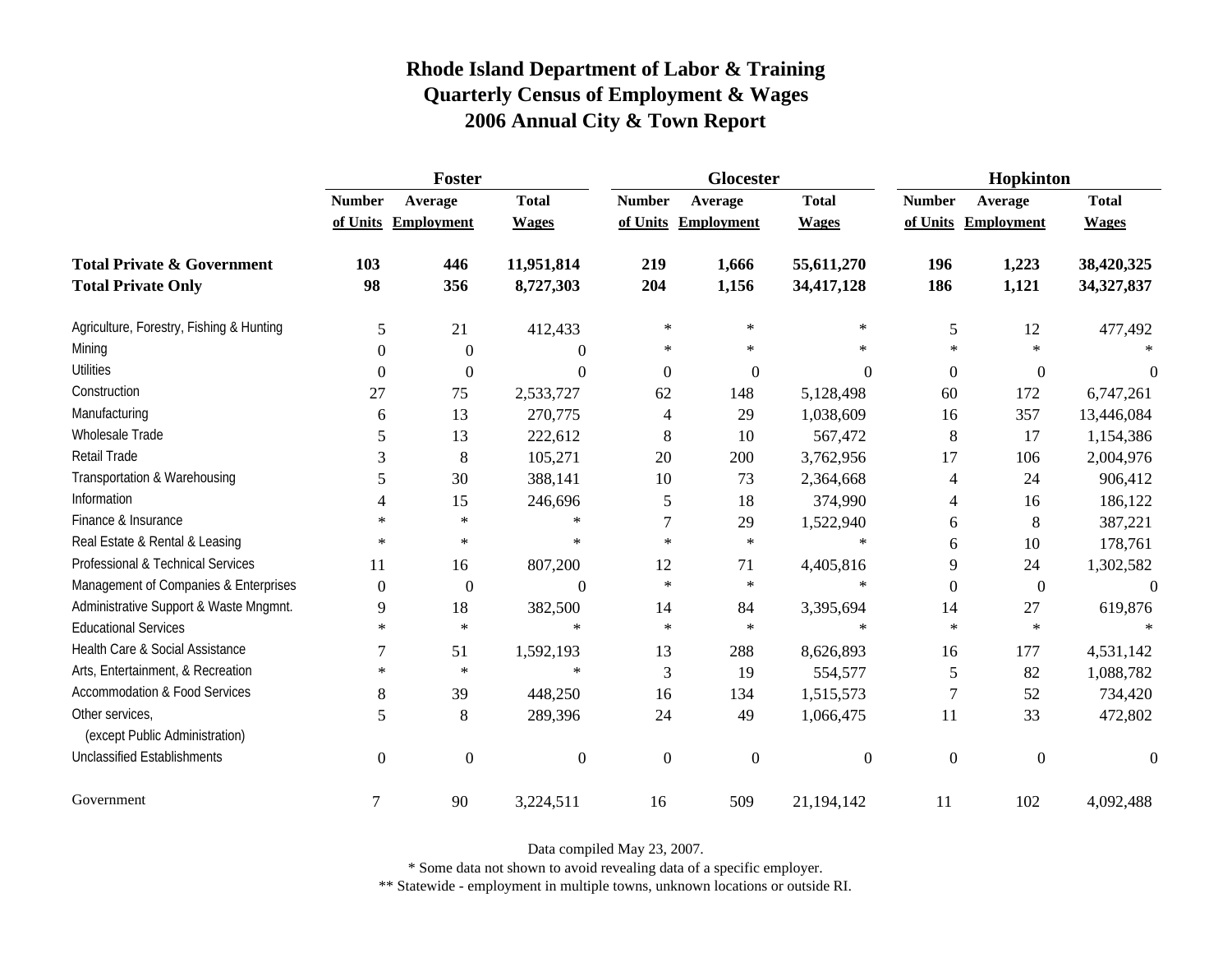|                                                   | <b>Jamestown</b> |                     |                  |                | <b>Johnston</b>     |              | Lincoln          |                  |              |
|---------------------------------------------------|------------------|---------------------|------------------|----------------|---------------------|--------------|------------------|------------------|--------------|
|                                                   | <b>Number</b>    | Average             | <b>Total</b>     | <b>Number</b>  | Average             | <b>Total</b> | <b>Number</b>    | Average          | <b>Total</b> |
|                                                   |                  | of Units Employment | <b>Wages</b>     |                | of Units Employment | <b>Wages</b> | of Units         | Employment       | <b>Wages</b> |
| <b>Total Private &amp; Government</b>             | 216              | 1,248               | 39,950,984       | 1,145          | 12,343              | 461,311,644  | 800              | 14,659           | 599,655,534  |
| <b>Total Private Only</b>                         | 203              | 985                 | 30,722,538       | 1,132          | 11,185              | 423,609,866  | 779              | 13,378           | 542,023,373  |
| Agriculture, Forestry, Fishing & Hunting          | $\mathfrak{Z}$   | $\boldsymbol{7}$    | 178,685          | $8\phantom{1}$ | 23                  | 384,762      | $\ast$           | $\ast$           | $*$          |
| Mining                                            | $\Omega$         | $\overline{0}$      | $\overline{0}$   | $\ast$         | $\ast$              | $\ast$       | $\boldsymbol{0}$ | $\mathbf{0}$     | $\theta$     |
| <b>Utilities</b>                                  | $\boldsymbol{0}$ | $\overline{0}$      | $\boldsymbol{0}$ | $\ast$         | $\ast$              | $\ast$       | $\ast$           | $\ast$           |              |
| Construction                                      | 38               | 112                 | 4,635,490        | 202            | 1,026               | 47,910,131   | 107              | 872              | 42,491,878   |
| Manufacturing                                     | 4                | 6                   | 195,269          | 98             | 1,380               | 47,272,568   | 56               | 2,701            | 112,966,008  |
| <b>Wholesale Trade</b>                            | 18               | 37                  | 2,532,966        | 60             | 329                 | 16,669,476   | 81               | 704              | 34,744,375   |
| Retail Trade                                      | 13               | 88                  | 1,703,078        | 140            | 1,665               | 45,721,308   | 63               | 992              | 34,100,992   |
| Transportation & Warehousing                      | 4                | $\overline{c}$      | 333,712          | 42             | 205                 | 6,951,726    | 20               | 381              | 14,015,019   |
| Information                                       | $\ast$           | $\ast$              | $\ast$           | 11             | 343                 | 25,779,356   | 13               | 291              | 11,895,047   |
| Finance & Insurance                               | 6                | 19                  | 1,152,268        | 43             | 1,199               | 87,672,807   | 53               | 2,774            | 136,048,102  |
| Real Estate & Rental & Leasing                    | 12               | 52                  | 1,105,678        | 39             | 295                 | 9,811,939    | 23               | 62               | 1,888,224    |
| Professional & Technical Services                 | 38               | 100                 | 5,172,531        | 68             | 228                 | 8,243,162    | 107              | 738              | 47,882,380   |
| Management of Companies & Enterprises             | $\ast$           | $\ast$              | $\ast$           | $\ast$         | $\ast$              | $\ast$       | 10               | 62               | 4,730,296    |
| Administrative Support & Waste Mngmnt.            | 16               | 57                  | 1,789,974        | 124            | 1,557               | 46, 431, 735 | 42               | 542              | 13,601,206   |
| <b>Educational Services</b>                       | $\ast$           | $\ast$              | $\ast$           | 10             | 20                  | 578,130      | 10               | 86               | 2,672,787    |
| Health Care & Social Assistance                   | 11               | 127                 | 3,423,995        | 94             | 1,427               | 52,633,902   | 68               | 1,113            | 34,164,230   |
| Arts, Entertainment, & Recreation                 | 10               | 126                 | 3,061,659        | $\overline{4}$ | 42                  | 728,181      | 23               | 1,113            | 28,900,873   |
| <b>Accommodation &amp; Food Services</b>          | 12               | 156                 | 2,365,414        | 84             | 948                 | 12,990,770   | 48               | 614              | 8,196,188    |
| Other services,<br>(except Public Administration) | 17               | 76                  | 2,261,322        | 101            | 468                 | 11,265,020   | 57               | 209              | 4,542,330    |
| <b>Unclassified Establishments</b>                | $\theta$         | $\Omega$            | $\boldsymbol{0}$ | $\overline{4}$ | $\mathfrak{2}$      | 29,148       | 1                | $\boldsymbol{0}$ | 13,572       |
| Government                                        | 14               | 263                 | 9,228,446        | 14             | 1,158               | 37,701,778   | 23               | 1,281            | 57,632,161   |

Data compiled May 23, 2007.

\* Some data not shown to avoid revealing data of a specific employer.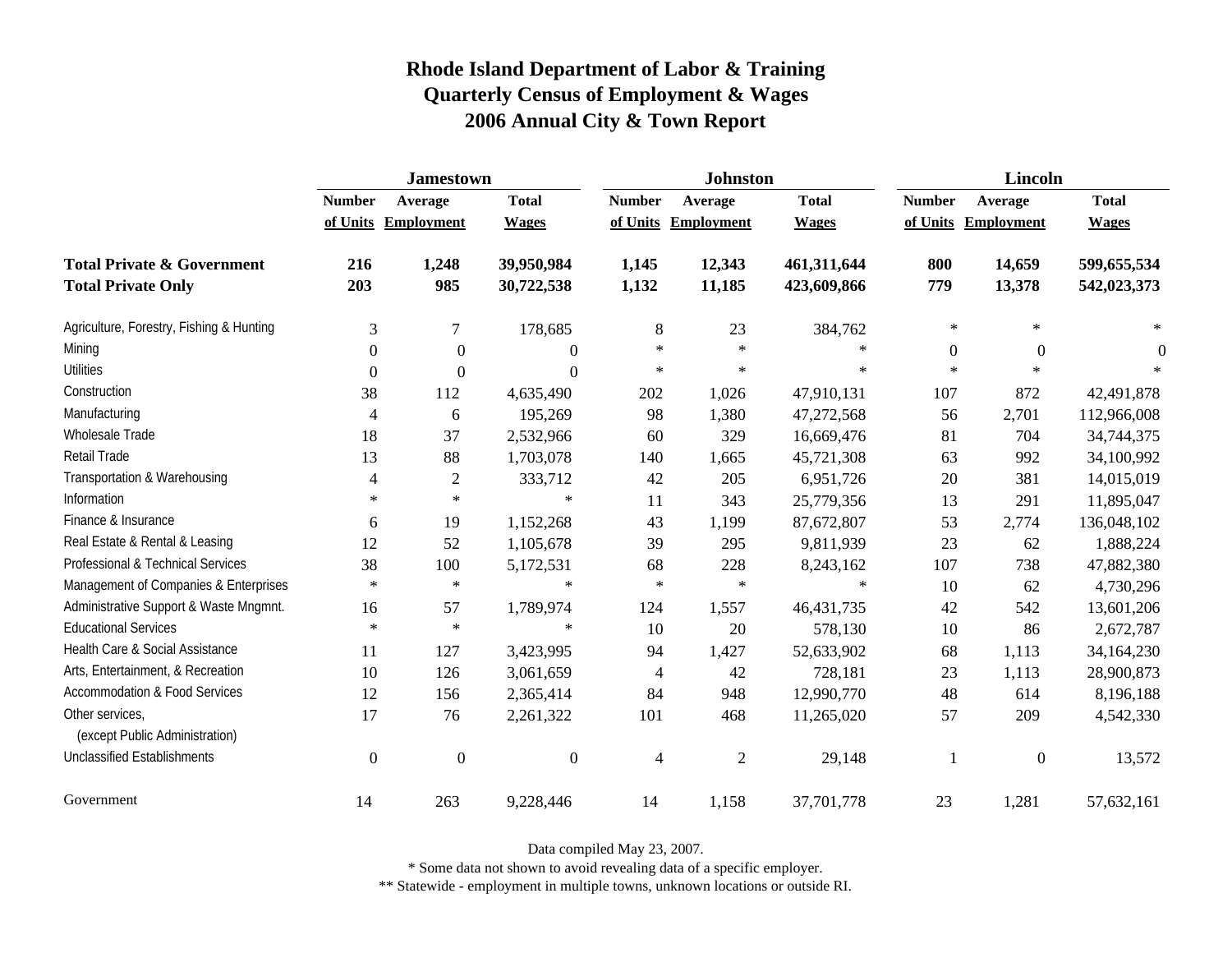|                                                   | <b>Little Compton</b> |                     |              |                  | <b>Middletown</b>   |              | <b>Narragansett</b> |                     |               |
|---------------------------------------------------|-----------------------|---------------------|--------------|------------------|---------------------|--------------|---------------------|---------------------|---------------|
|                                                   | <b>Number</b>         | Average             | <b>Total</b> | <b>Number</b>    | Average             | <b>Total</b> | <b>Number</b>       | Average             | <b>Total</b>  |
|                                                   |                       | of Units Employment | <b>Wages</b> |                  | of Units Employment | <b>Wages</b> |                     | of Units Employment | <b>Wages</b>  |
| <b>Total Private &amp; Government</b>             | 140                   | 702                 | 19,920,721   | 784              | 10,997              | 423,973,819  | 493                 | 4,128               | 130, 187, 521 |
| <b>Total Private Only</b>                         | 134                   | 566                 | 15,579,975   | 770              | 10,249              | 388,318,696  | 474                 | 3,089               | 80,663,635    |
| Agriculture, Forestry, Fishing & Hunting          | $\tau$                | 29                  | 514,612      | 6                | 97                  | 2,858,483    | 6                   | 21                  | 882,920       |
| Mining                                            | $\ast$                | $\ast$              | $\ast$       | $\ast$           | $\ast$              | $\ast$       | $\Omega$            | $\mathbf{0}$        | $\Omega$      |
| <b>Utilities</b>                                  | $\boldsymbol{0}$      | $\boldsymbol{0}$    | $\mathbf{0}$ | $\ast$           | $\ast$              | $\ast$       | $\overline{0}$      | $\boldsymbol{0}$    | $\Omega$      |
| Construction                                      | 37                    | 144                 | 5,918,828    | 87               | 427                 | 17,927,561   | 47                  | 117                 | 3,861,765     |
| Manufacturing                                     | $\ast$                | $\ast$              | $\ast$       | 20               | 399                 | 21,104,954   | 20                  | 120                 | 6,535,778     |
| Wholesale Trade                                   | 6                     | 6                   | 354,255      | 39               | 188                 | 9,185,367    | 34                  | 77                  | 3,969,526     |
| Retail Trade                                      | 6                     | 31                  | 416,076      | 103              | 1,610               | 44,013,540   | 52                  | 635                 | 14,883,973    |
| Transportation & Warehousing                      | $\ast$                | $\ast$              | $\ast$       | 10               | 74                  | 1,955,873    | 9                   | 95                  | 2,952,733     |
| Information                                       | $\Omega$              | $\boldsymbol{0}$    | $\theta$     | 15               | 332                 | 28,661,019   | 5                   | 3                   | 335,259       |
| Finance & Insurance                               | $\ast$                | $\ast$              | $\ast$       | 27               | 435                 | 30,590,079   | 15                  | 53                  | 2,800,713     |
| Real Estate & Rental & Leasing                    | 5                     | 9                   | 350,662      | 38               | 169                 | 5,367,124    | 33                  | 95                  | 2,477,790     |
| Professional & Technical Services                 | 11                    | 16                  | 883,251      | 98               | 1,800               | 109,491,209  | 47                  | 109                 | 6,931,659     |
| Management of Companies & Enterprises             | $\ast$                | $\ast$              | $\ast$       | 8                | 254                 | 11,707,313   | $\ast$              | $\ast$              | $\ast$        |
| Administrative Support & Waste Mngmnt.            | 14                    | 32                  | 908,549      | 45               | 367                 | 11,871,236   | 35                  | 84                  | 2,432,720     |
| <b>Educational Services</b>                       | $\ast$                | $\ast$              | $\ast$       | 10               | 376                 | 15,688,081   | 5                   | 5                   | 135,389       |
| Health Care & Social Assistance                   | 3                     | 18                  | 419,115      | 83               | 1,502               | 40,162,768   | 38                  | 360                 | 11,635,771    |
| Arts, Entertainment, & Recreation                 | 8                     | 56                  | 1,387,988    | 14               | 163                 | 3,427,949    | 14                  | 155                 | 3,315,918     |
| <b>Accommodation &amp; Food Services</b>          | 9                     | 113                 | 1,168,422    | 89               | 1,507               | 22,848,256   | 66                  | 932                 | 12,175,256    |
| Other services,<br>(except Public Administration) | 21                    | 49                  | 949,820      | 82               | 512                 | 8,891,994    | 51                  | 227                 | 5,083,779     |
| <b>Unclassified Establishments</b>                | $\boldsymbol{0}$      | $\boldsymbol{0}$    | $\mathbf{0}$ | $\boldsymbol{0}$ | $\overline{0}$      | $\Omega$     | $\ast$              | $\ast$              |               |
| Government                                        | 7                     | 136                 | 4,340,746    | 15               | 748                 | 35,655,123   | 20                  | 1,039               | 49,523,886    |

Data compiled May 23, 2007.

\* Some data not shown to avoid revealing data of a specific employer.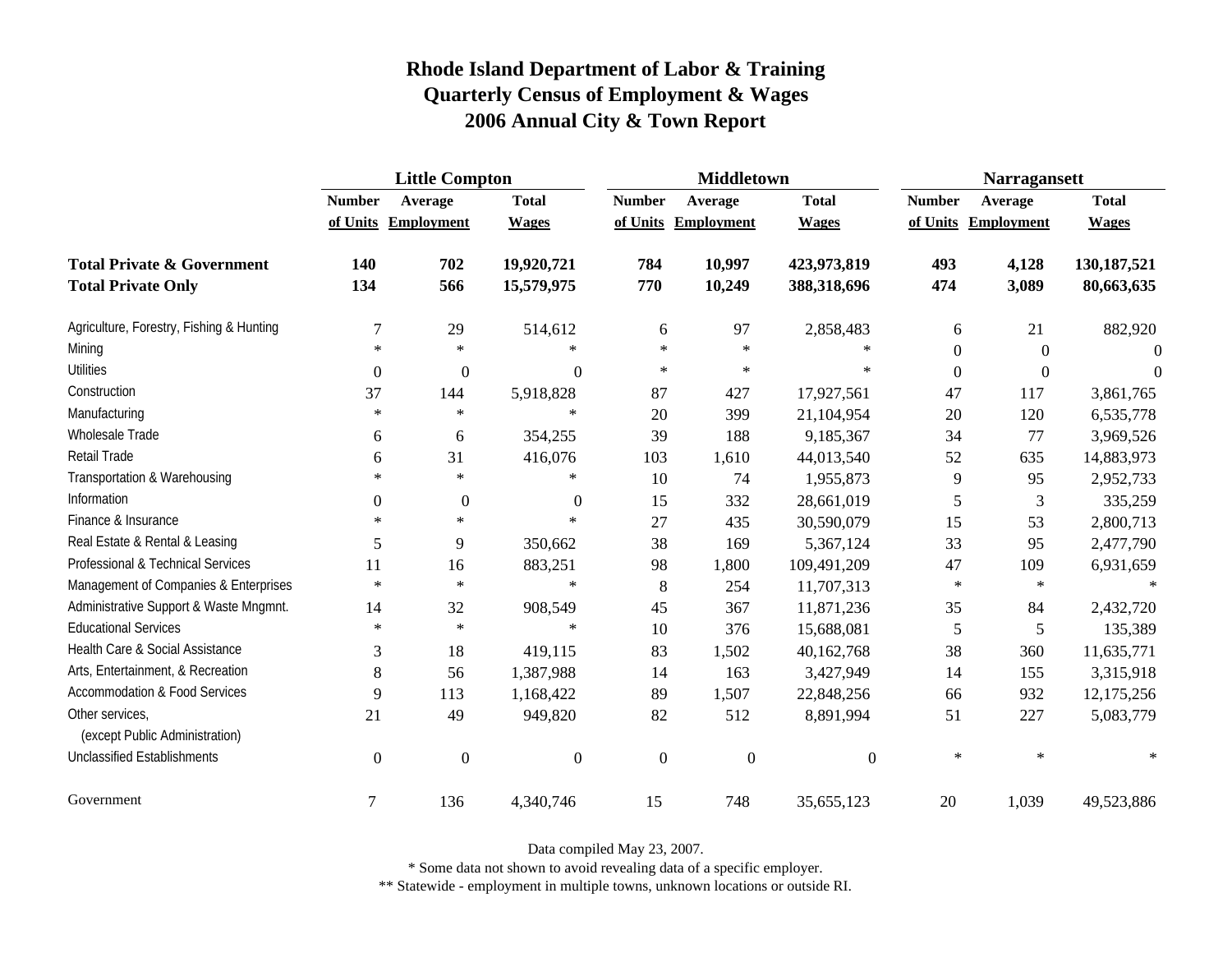|                                                   | <b>Newport</b>   |                   |                  |                | <b>New Shoreham</b> |                | <b>North Kingstown</b> |            |              |
|---------------------------------------------------|------------------|-------------------|------------------|----------------|---------------------|----------------|------------------------|------------|--------------|
|                                                   | <b>Number</b>    | Average           | <b>Total</b>     | <b>Number</b>  | Average             | <b>Total</b>   | <b>Number</b>          | Average    | <b>Total</b> |
|                                                   | of Units         | <b>Employment</b> | <b>Wages</b>     |                | of Units Employment | <b>Wages</b>   | of Units               | Employment | <b>Wages</b> |
| <b>Total Private &amp; Government</b>             | 1,293            | 17,660            | 772,929,886      | 216            | 867                 | 26, 283, 275   | 1,042                  | 14,447     | 574,232,806  |
| <b>Total Private Only</b>                         | 1,262            | 12,754            | 402,027,517      | 200            | 744                 | 21,748,687     | 1,024                  | 12,788     | 498,917,780  |
| Agriculture, Forestry, Fishing & Hunting          | 5                | 36                | 1,453,128        | $\star$        | $\ast$              | $\ast$         | 9                      | 53         | 2,949,285    |
| Mining                                            | 0                | $\mathbf{0}$      | $\theta$         | $\overline{0}$ | $\mathbf{0}$        | $\overline{0}$ | $\boldsymbol{0}$       | $\theta$   | $\Omega$     |
| <b>Utilities</b>                                  | $\boldsymbol{0}$ | $\boldsymbol{0}$  | $\theta$         | $\ast$         | $\ast$              | $\ast$         | $\ast$                 | $\ast$     |              |
| Construction                                      | 99               | 629               | 26,185,893       | 37             | 92                  | 4,146,108      | 137                    | 492        | 19,380,760   |
| Manufacturing                                     | 32               | 232               | 8,617,054        | 5              | 12                  | 329,642        | 67                     | 4,318      | 216,841,466  |
| Wholesale Trade                                   | 72               | 211               | 10,969,818       | $\ast$         | $\ast$              | $\ast$         | 111                    | 475        | 28,769,016   |
| Retail Trade                                      | 219              | 1,510             | 34,579,600       | 43             | 102                 | 2,597,380      | 106                    | 1,910      | 50,211,148   |
| Transportation & Warehousing                      | 37               | 248               | 5,330,213        | 5              | 11                  | 154,382        | 41                     | 456        | 16,365,691   |
| Information                                       | 21               | 268               | 10,330,749       | 5              | 9                   | 277,483        | 23                     | 136        | 8,043,849    |
| Finance & Insurance                               | 42               | 205               | 11,275,886       | $\ast$         | $\ast$              | $\ast$         | 50                     | 349        | 17,656,023   |
| Real Estate & Rental & Leasing                    | 60               | 375               | 13,290,535       | 14             | 36                  | 947,015        | 34                     | 129        | 6,174,508    |
| Professional & Technical Services                 | 167              | 858               | 52,207,946       | 3              | 9                   | 147,990        | 135                    | 395        | 26,162,739   |
| Management of Companies & Enterprises             | 7                | 38                | 2,373,160        | $\ast$         | $\ast$              | $\ast$         | 8                      | 579        | 21,298,344   |
| Administrative Support & Waste Mngmnt.            | 62               | 451               | 17,097,838       | 11             | 30                  | 1,011,703      | 60                     | 348        | 9,827,069    |
| <b>Educational Services</b>                       | 17               | 603               | 23,295,727       | $\ast$         | $\ast$              | $\ast$         | 17                     | 95         | 3,157,143    |
| Health Care & Social Assistance                   | 88               | 1,965             | 68,018,470       | $\star$        | $\ast$              | $\ast$         | 68                     | 1,316      | 36,432,350   |
| Arts, Entertainment, & Recreation                 | 47               | 1,036             | 28,425,086       | 10             | 31                  | 773,622        | 23                     | 217        | 4,800,475    |
| Accommodation & Food Services                     | 175              | 3,485             | 71,771,123       | 48             | 356                 | 9,200,763      | 69                     | 1,034      | 13,425,671   |
| Other services,<br>(except Public Administration) | 117              | 607               | 16,805,291       | 12             | 21                  | 459,867        | 69                     | 362        | 8,074,873    |
| <b>Unclassified Establishments</b>                | $\boldsymbol{0}$ | $\Omega$          | $\boldsymbol{0}$ |                | $\overline{0}$      | 4,928          | $\ast$                 | $\ast$     |              |
| Government                                        | 32               | 4,906             | 370,902,369      | 17             | 123                 | 4,534,588      | 19                     | 1,659      | 75,315,026   |

Data compiled May 23, 2007.

\* Some data not shown to avoid revealing data of a specific employer.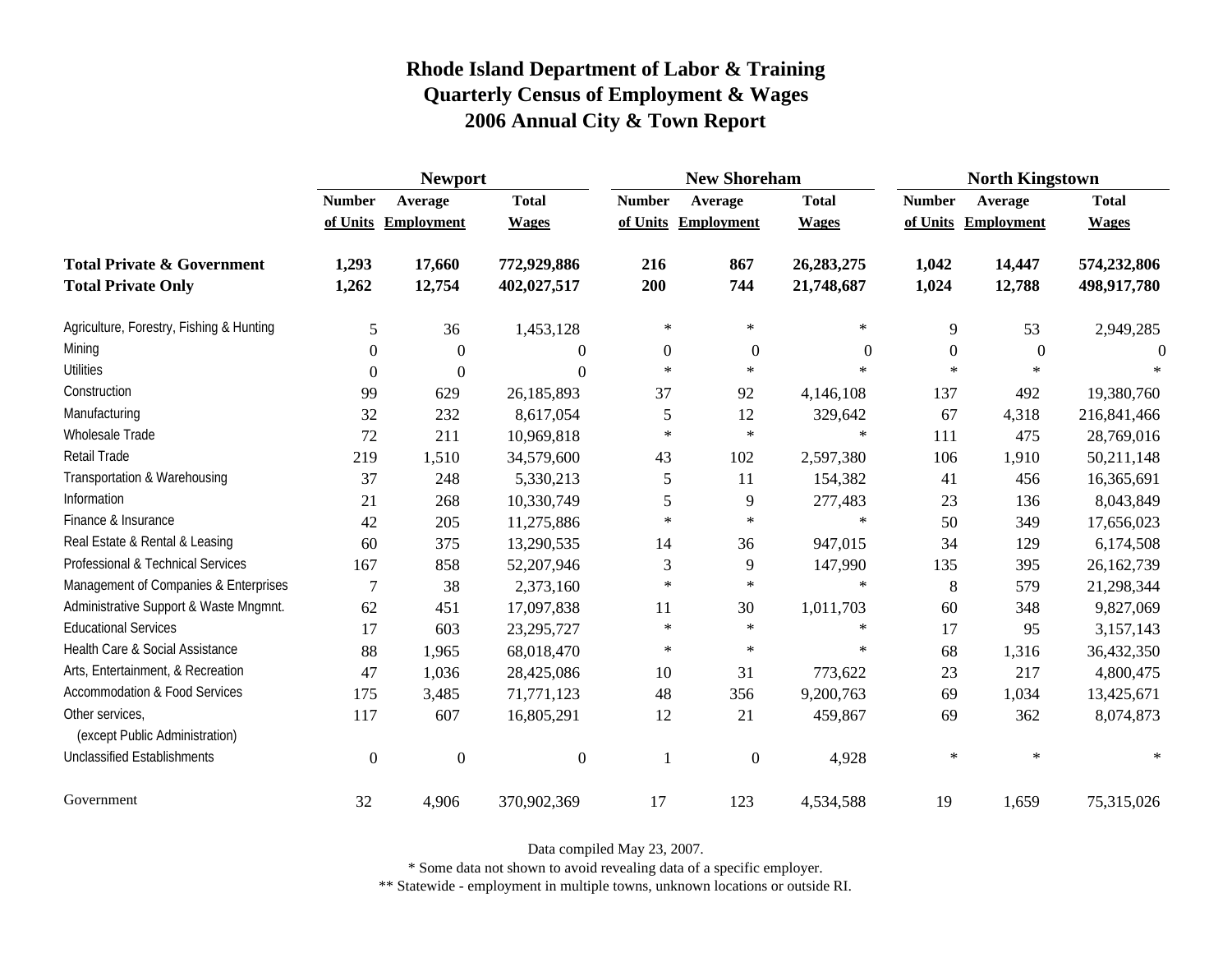|                                                   | <b>North Providence</b> |                     |                  |                  | <b>North Smithfield</b> |              | <b>Pawtucket</b> |                     |                  |
|---------------------------------------------------|-------------------------|---------------------|------------------|------------------|-------------------------|--------------|------------------|---------------------|------------------|
|                                                   | <b>Number</b>           | Average             | <b>Total</b>     | <b>Number</b>    | Average                 | <b>Total</b> | <b>Number</b>    | Average             | <b>Total</b>     |
|                                                   |                         | of Units Employment | <b>Wages</b>     |                  | of Units Employment     | <b>Wages</b> |                  | of Units Employment | <b>Wages</b>     |
| <b>Total Private &amp; Government</b>             | 758                     | 8,492               | 273,714,919      | 377              | 4,098                   | 133,501,322  | 1,592            | 26,679              | 1,011,705,522    |
| <b>Total Private Only</b>                         | 748                     | 7,588               | 229,078,584      | 366              | 3,675                   | 117,125,043  | 1,568            | 24,310              | 882,903,692      |
| Agriculture, Forestry, Fishing & Hunting          | $\overline{0}$          | $\boldsymbol{0}$    | $\boldsymbol{0}$ | $\ast$           | $\ast$                  | $\ast$       | $\overline{0}$   | $\boldsymbol{0}$    | $\boldsymbol{0}$ |
| Mining                                            | $\Omega$                | $\theta$            | $\theta$         | $\ast$           | $\ast$                  | $\ast$       | $\Omega$         | $\theta$            | $\Omega$         |
| <b>Utilities</b>                                  | $\ast$                  | $\ast$              | $\ast$           | $\boldsymbol{0}$ | $\boldsymbol{0}$        | $\Omega$     | 3                | 10                  | 677,885          |
| Construction                                      | 83                      | 299                 | 12,232,142       | 72               | 273                     | 10,564,935   | 167              | 1,232               | 56,897,028       |
| Manufacturing                                     | 52                      | 510                 | 18,241,232       | 26               | 631                     | 22,696,654   | 181              | 5,517               | 203, 205, 563    |
| <b>Wholesale Trade</b>                            | 41                      | 132                 | 6,248,737        | 26               | 165                     | 9,478,982    | 86               | 530                 | 24,951,683       |
| Retail Trade                                      | 106                     | 1,184               | 27,752,304       | 40               | 622                     | 17,153,296   | 192              | 1,994               | 51,234,465       |
| Transportation & Warehousing                      | 16                      | 96                  | 2,785,063        | 11               | 135                     | 4,722,691    | 38               | 390                 | 16,132,845       |
| Information                                       | 11                      | 31                  | 1,067,233        | 6                | 20                      | 522,445      | 23               | 379                 | 15,701,050       |
| Finance & Insurance                               | 37                      | 394                 | 14,713,128       | 14               | 68                      | 3,503,426    | 55               | 829                 | 34,570,359       |
| Real Estate & Rental & Leasing                    | 30                      | 122                 | 3,632,207        | 14               | 22                      | 722,542      | 53               | 283                 | 10,051,426       |
| Professional & Technical Services                 | 61                      | 209                 | 9,230,864        | 39               | 248                     | 11,453,138   | 124              | 596                 | 24,852,728       |
| Management of Companies & Enterprises             | $\ast$                  | $\ast$              | $\ast$           | $\boldsymbol{0}$ | $\boldsymbol{0}$        | $\mathbf{0}$ | 14               | 1,327               | 118,683,608      |
| Administrative Support & Waste Mngmnt.            | 61                      | 484                 | 9,637,206        | 19               | 46                      | 1,220,820    | 93               | 1,924               | 41,856,623       |
| <b>Educational Services</b>                       | 8                       | 12                  | 142,970          | 4                | $\overline{7}$          | 74,386       | 20               | 354                 | 10,788,704       |
| Health Care & Social Assistance                   | $80\,$                  | 2,851               | 103,784,678      | 39               | 814                     | 24,272,444   | 180              | 5,553               | 208,134,447      |
| Arts, Entertainment, & Recreation                 | 5                       | 98                  | 1,006,345        | 3                | 15                      | 377,302      | 15               | 362                 | 9,658,261        |
| Accommodation & Food Services                     | 77                      | 812                 | 10,630,795       | $22\,$           | 446                     | 5,134,319    | 146              | 1,643               | 20,363,847       |
| Other services,<br>(except Public Administration) | 82                      | 337                 | 7,481,386        | 31               | 116                     | 2,536,706    | 182              | 1,387               | 35,114,446       |
| <b>Unclassified Establishments</b>                | $\overline{2}$          | 1                   | 12,328           |                  | $\overline{\mathbf{1}}$ | 9,792        | 3                | $\overline{c}$      | 28,724           |
| Government                                        | 12                      | 904                 | 44,636,335       | 12               | 422                     | 16,376,279   | 25               | 2,369               | 128,801,830      |

Data compiled May 23, 2007.

\* Some data not shown to avoid revealing data of a specific employer.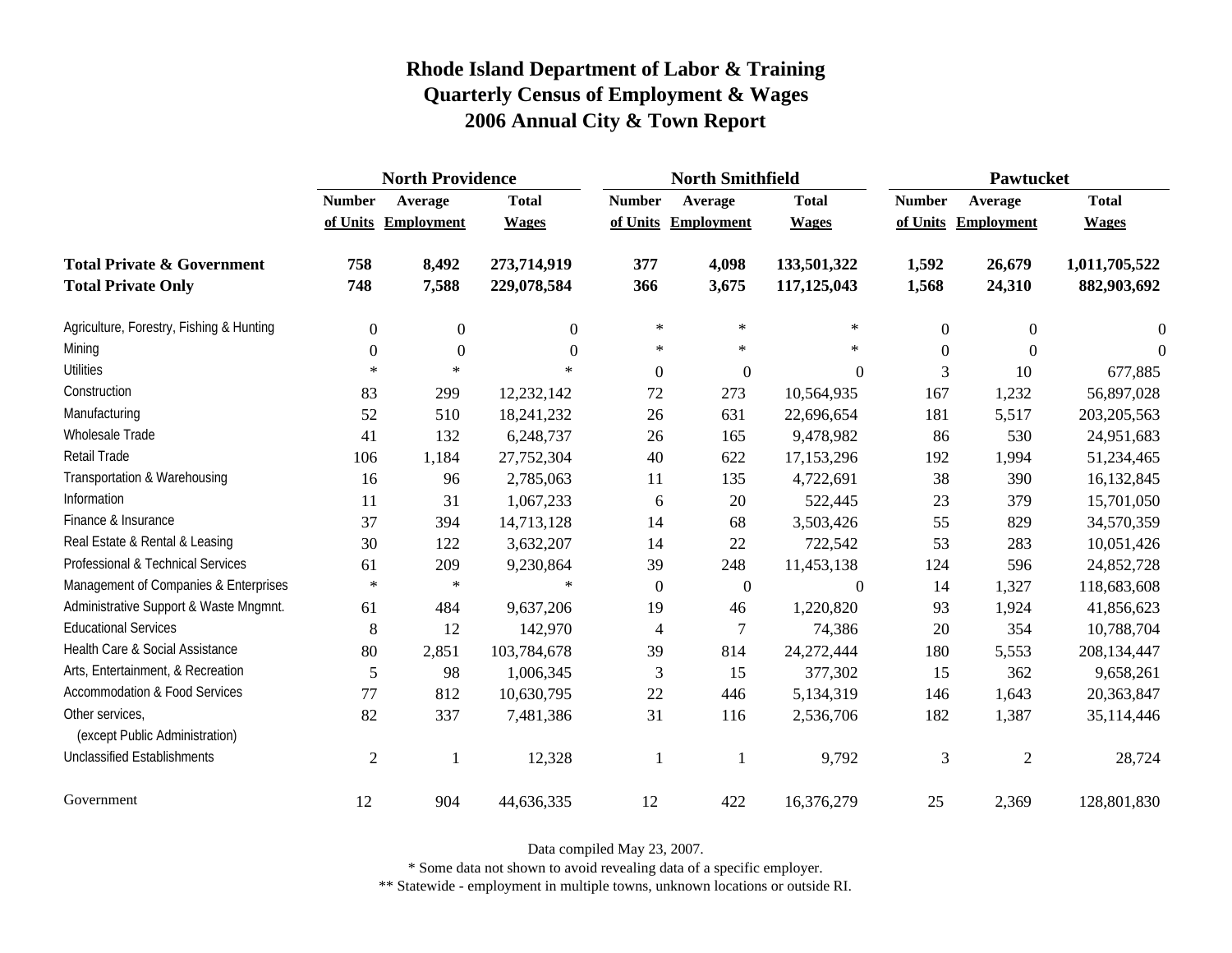|                                                   | Portsmouth    |                     |                  |               | Providence        |               | <b>Richmond</b>  |                     |                  |
|---------------------------------------------------|---------------|---------------------|------------------|---------------|-------------------|---------------|------------------|---------------------|------------------|
|                                                   | <b>Number</b> | Average             | <b>Total</b>     | <b>Number</b> | Average           | <b>Total</b>  | <b>Number</b>    | Average             | <b>Total</b>     |
|                                                   |               | of Units Employment | <b>Wages</b>     | of Units      | <b>Employment</b> | <b>Wages</b>  |                  | of Units Employment | <b>Wages</b>     |
| <b>Total Private &amp; Government</b>             | 529           | 6,120               | 290,975,691      | 5,706         | 113,104           | 5,138,771,318 | 156              | 1,890               | 66,738,936       |
| <b>Total Private Only</b>                         | 515           | 5,526               | 263,384,136      | 5,604         | 97,598            | 4,262,632,694 | 148              | 1,236               | 34,648,086       |
| Agriculture, Forestry, Fishing & Hunting          | 16            | 46                  | 1,127,494        | $\ast$        | $\ast$            | ∗             | 5                | 43                  | 1,346,579        |
| Mining                                            | $\Omega$      | $\mathbf{0}$        | $\boldsymbol{0}$ | $\ast$        | $\ast$            | $\ast$        | $\ast$           | $\star$             |                  |
| <b>Utilities</b>                                  | $\ast$        | $\ast$              | $\ast$           | 8             | 521               | 38,576,417    | $\boldsymbol{0}$ | $\boldsymbol{0}$    | $\boldsymbol{0}$ |
| Construction                                      | 93            | 381                 | 15,948,143       | 309           | 3,177             | 188,164,643   | 25               | 82                  | 2,767,162        |
| Manufacturing                                     | 30            | 2,371               | 165,471,071      | 360           | 6,625             | 219,733,234   | 6                | 110                 | 6,096,760        |
| Wholesale Trade                                   | 37            | 116                 | 6,169,239        | 270           | 2,413             | 127,328,624   | 9                | 50                  | 2,837,119        |
| Retail Trade                                      | 59            | 527                 | 13,892,995       | 644           | 7,175             | 161,316,632   | 25               | 346                 | 7,968,746        |
| Transportation & Warehousing                      | 8             | 63                  | 1,219,587        | 76            | 792               | 27,600,861    | $\ast$           | $\ast$              | $\ast$           |
| Information                                       | 11            | 88                  | 4,467,317        | 154           | 4,118             | 267,403,146   | 3                | 5                   | 276,272          |
| Finance & Insurance                               | 25            | 89                  | 4,504,732        | 357           | 5,643             | 429,019,550   | 5                | 47                  | 1,604,915        |
| Real Estate & Rental & Leasing                    | 14            | 110                 | 2,622,401        | 208           | 1,561             | 66,146,337    | $\ast$           | $\ast$              |                  |
| Professional & Technical Services                 | 55            | 142                 | 7,279,851        | 921           | 6,310             | 385,745,251   | 7                | 28                  | 883,899          |
| Management of Companies & Enterprises             | 5             | 4                   | 91,775           | 51            | 1,975             | 269,708,158   | $\Omega$         | $\boldsymbol{0}$    | $\Omega$         |
| Administrative Support & Waste Mngmnt.            | 22            | 122                 | 4,450,638        | 313           | 8,339             | 202,469,968   | 10               | 55                  | 1,695,542        |
| <b>Educational Services</b>                       | 11            | 235                 | 8,251,065        | 101           | 10,931            | 474,531,270   | $\ast$           | $\ast$              |                  |
| Health Care & Social Assistance                   | 30            | 422                 | 10,972,927       | 584           | 24,026            | 1,106,349,327 | 9                | 81                  | 2,368,382        |
| Arts, Entertainment, & Recreation                 | 13            | 119                 | 2,759,362        | 56            | 1,094             | 21,667,643    | 9                | 55                  | 916,201          |
| <b>Accommodation &amp; Food Services</b>          | 37            | 471                 | 7,793,450        | 511           | 8,421             | 147,323,470   | 16               | 239                 | 2,811,037        |
| Other services,<br>(except Public Administration) | 51            | 217                 | 6,270,441        | 680           | 4,471             | 129,412,696   | 17               | 51                  | 1,096,409        |
| <b>Unclassified Establishments</b>                | $\ast$        | $\ast$              | $\ast$           | 5             | $\overline{4}$    | 84,470        | $\boldsymbol{0}$ | $\boldsymbol{0}$    | $\boldsymbol{0}$ |
| Government                                        | 15            | 594                 | 27,591,555       | 103           | 15,506            | 876,138,624   | 9                | 654                 | 32,090,850       |

Data compiled May 23, 2007.

\* Some data not shown to avoid revealing data of a specific employer.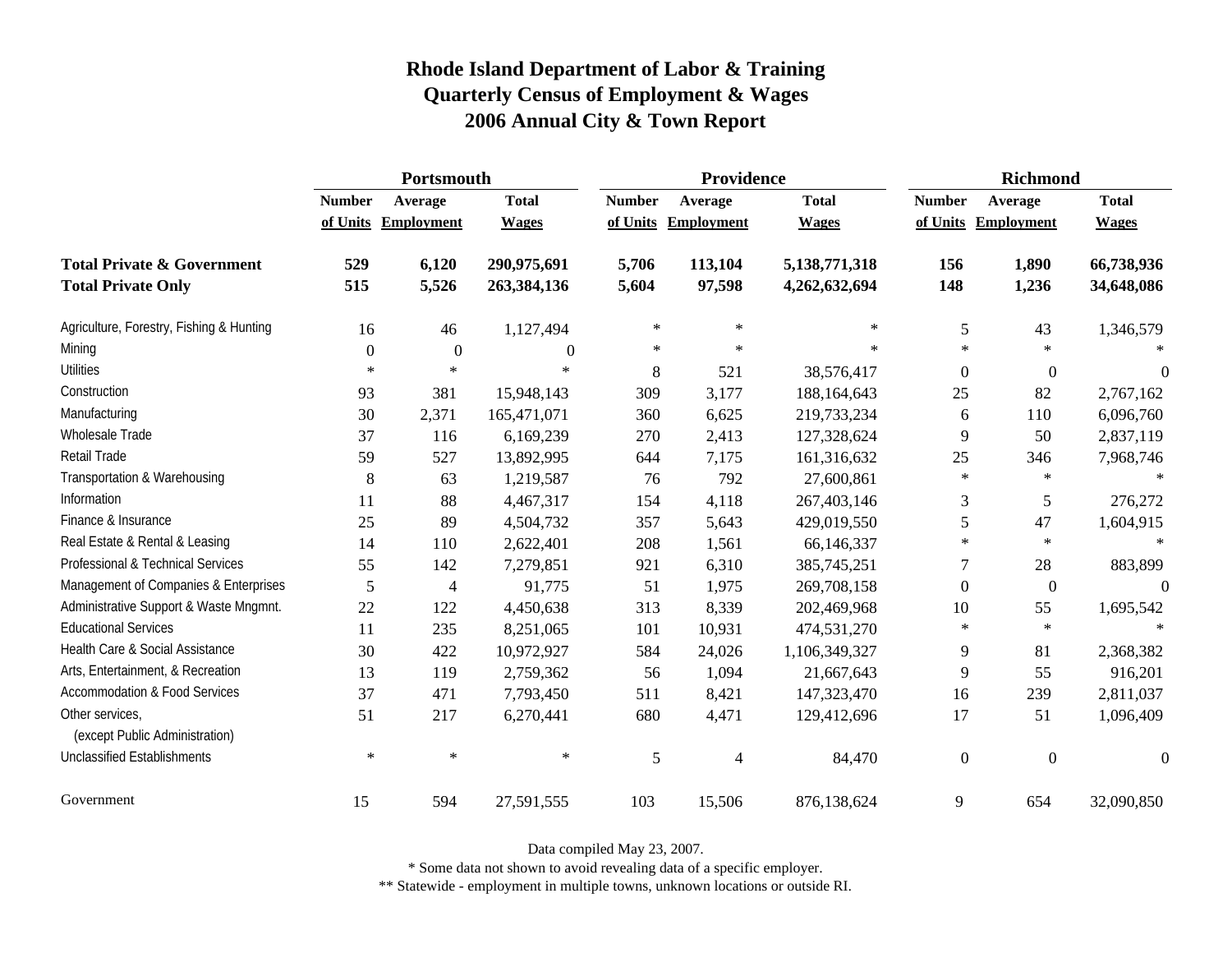|                                                   | <b>Scituate</b> |                     |                  |                  | <b>Smithfield</b> |                  | <b>South Kingstown</b> |            |              |
|---------------------------------------------------|-----------------|---------------------|------------------|------------------|-------------------|------------------|------------------------|------------|--------------|
|                                                   | <b>Number</b>   | Average             | <b>Total</b>     | <b>Number</b>    | Average           | <b>Total</b>     | <b>Number</b>          | Average    | <b>Total</b> |
|                                                   |                 | of Units Employment | <b>Wages</b>     | of Units         | Employment        | <b>Wages</b>     | of Units               | Employment | <b>Wages</b> |
| <b>Total Private &amp; Government</b>             | 278             | 1,612               | 56,044,727       | 820              | 12,871            | 559,852,922      | 1,033                  | 13,765     | 509,857,572  |
| <b>Total Private Only</b>                         | 267             | 997                 | 27,059,375       | 803              | 12,253            | 530,009,131      | 1,012                  | 9,977      | 343,026,729  |
| Agriculture, Forestry, Fishing & Hunting          | 13              | 48                  | 934,819          | $\overline{4}$   | 6                 | 96,664           | 21                     | 108        | 4,768,536    |
| Mining                                            | $\Omega$        | $\overline{0}$      | $\theta$         | $\ast$           | $\ast$            | $\ast$           | $\ast$                 | $\star$    |              |
| <b>Utilities</b>                                  | $\overline{0}$  | $\boldsymbol{0}$    | $\boldsymbol{0}$ | $\boldsymbol{0}$ | $\boldsymbol{0}$  | $\boldsymbol{0}$ | $\ast$                 | $\star$    |              |
| Construction                                      | 69              | 174                 | 6,850,676        | 148              | 1,106             | 52,781,241       | 134                    | 434        | 17,481,281   |
| Manufacturing                                     | 12              | 27                  | 698,616          | 83               | 1,271             | 52,682,054       | 28                     | 956        | 45,885,518   |
| Wholesale Trade                                   | 17              | 27                  | 1,504,970        | 67               | 808               | 44,190,560       | 72                     | 778        | 53,123,958   |
| Retail Trade                                      | 21              | 217                 | 4,715,637        | 105              | 2,263             | 49,354,906       | 117                    | 1,484      | 39,494,272   |
| Transportation & Warehousing                      | 17              | 47                  | 1,134,258        | 18               | 95                | 4,193,002        | 12                     | 198        | 2,977,858    |
| Information                                       | 3               | 28                  | 515,327          | 15               | 185               | 9,650,874        | 16                     | 145        | 6,956,772    |
| Finance & Insurance                               | 6               | 16                  | 864,889          | 41               | 2,193             | 190,029,876      | 41                     | 289        | 14,624,639   |
| Real Estate & Rental & Leasing                    | 7               | 14                  | 479,899          | 18               | 78                | 3,722,452        | 32                     | 102        | 3,598,099    |
| Professional & Technical Services                 | 29              | 70                  | 3,204,473        | 63               | 198               | 9,277,651        | 106                    | 373        | 20,737,691   |
| Management of Companies & Enterprises             | $\ast$          | $\ast$              | $\ast$           | 7                | 101               | 6,398,287        | $\,8\,$                | 13         | 1,175,898    |
| Administrative Support & Waste Mngmnt.            | 24              | 45                  | 768,692          | 48               | 331               | 13,940,556       | 65                     | 248        | 8,275,657    |
| <b>Educational Services</b>                       | $\ast$          | $\ast$              | $\ast$           | 9                | 733               | 33,092,962       | 21                     | 251        | 6,757,589    |
| Health Care & Social Assistance                   | 14              | 94                  | 2,335,952        | 47               | 1,280             | 33,794,186       | 103                    | 2,351      | 79,758,355   |
| Arts, Entertainment, & Recreation                 | 4               | 14                  | 113,017          | 11               | 47                | 874,304          | 35                     | 212        | 4,192,434    |
| <b>Accommodation &amp; Food Services</b>          | 11              | 98                  | 1,223,425        | 61               | 1,181             | 17,500,048       | 100                    | 1,249      | 15,944,662   |
| Other services,<br>(except Public Administration) | 24              | 77                  | 1,667,175        | 64               | 369               | 8,042,408        | 102                    | 758        | 15,980,797   |
| <b>Unclassified Establishments</b>                | $\mathbf{1}$    | $\Omega$            | $\boldsymbol{0}$ | $\ast$           | $\ast$            | $\ast$           | $\mathfrak{2}$         |            | 13,468       |
| Government                                        | 12              | 614                 | 28,985,352       | 17               | 618               | 29,843,791       | 22                     | 3,788      | 166,830,843  |

Data compiled May 23, 2007.

\* Some data not shown to avoid revealing data of a specific employer.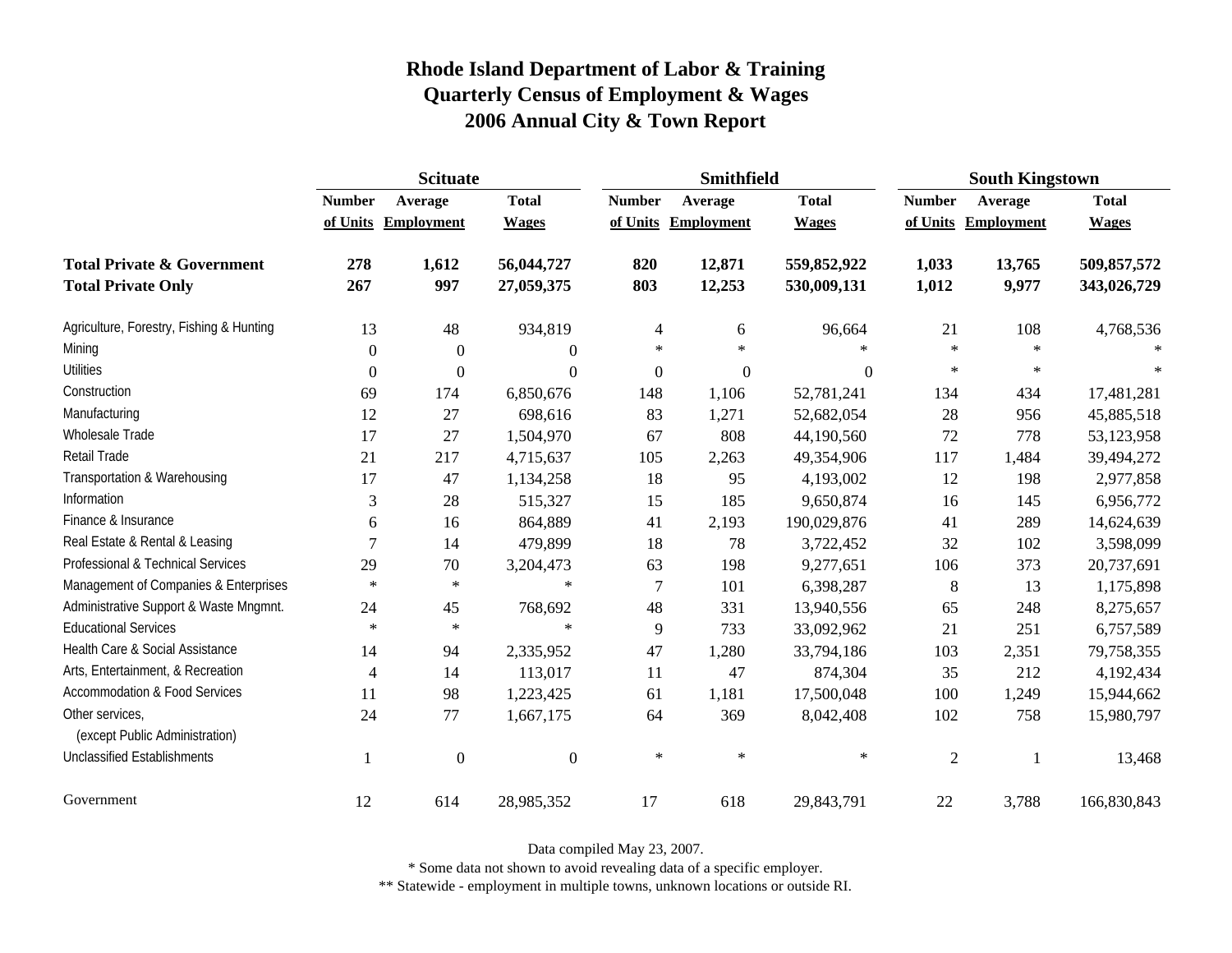|                                                   | <b>Tiverton</b> |                     |              |                  | <b>Warren</b>       |                  | Warwick       |              |               |  |
|---------------------------------------------------|-----------------|---------------------|--------------|------------------|---------------------|------------------|---------------|--------------|---------------|--|
|                                                   | <b>Number</b>   | Average             | <b>Total</b> | <b>Number</b>    | Average             | <b>Total</b>     | <b>Number</b> | Average      | <b>Total</b>  |  |
|                                                   |                 | of Units Employment | <b>Wages</b> |                  | of Units Employment | <b>Wages</b>     | of Units      | Employment   | <b>Wages</b>  |  |
| <b>Total Private &amp; Government</b>             | 425             | 2,703               | 85,138,294   | 401              | 4,141               | 126,741,387      | 3,369         | 53,070       | 1,915,994,659 |  |
| <b>Total Private Only</b>                         | 410             | 2,221               | 67,970,171   | 392              | 3,967               | 117,915,508      | 3,337         | 48,798       | 1,693,257,300 |  |
| Agriculture, Forestry, Fishing & Hunting          | 11              | 38                  | 639,375      | 3                | $\overline{c}$      | 47,771           | 3             | 10           | 133,197       |  |
| Mining                                            | 3               | 33                  | 1,644,209    | $\boldsymbol{0}$ | $\boldsymbol{0}$    | $\Omega$         | $\ast$        | $\ast$       |               |  |
| <b>Utilities</b>                                  | $\ast$          | $\ast$              | $\ast$       | $\boldsymbol{0}$ | $\boldsymbol{0}$    | $\boldsymbol{0}$ | $\ast$        | $\ast$       | $\ast$        |  |
| Construction                                      | 70              | 312                 | 10,078,035   | 57               | 219                 | 7,349,931        | 359           | 2,475        | 122,346,844   |  |
| Manufacturing                                     | 14              | 69                  | 1,979,917    | 51               | 1,062               | 40,175,953       | 195           | 3,860        | 168,195,940   |  |
| <b>Wholesale Trade</b>                            | 31              | 107                 | 4,538,233    | 23               | 141                 | 7,519,199        | 273           | 1,908        | 91,993,711    |  |
| Retail Trade                                      | 59              | 575                 | 19,572,443   | 49               | 276                 | 5,821,848        | 466           | 8,835        | 205, 331, 827 |  |
| Transportation & Warehousing                      | 11              | 53                  | 2,564,442    | 9                | 360                 | 8,524,152        | 107           | 2,264        | 77,502,972    |  |
| Information                                       | $\overline{4}$  | 3                   | 214,934      | $\tau$           | 43                  | 1,573,887        | 41            | 575          | 23,968,138    |  |
| Finance & Insurance                               | 13              | 52                  | 2,278,312    | 17               | 162                 | 5,385,466        | 224           | 3,866        | 185,850,111   |  |
| Real Estate & Rental & Leasing                    | 11              | 14                  | 679,041      | 9                | 17                  | 449,697          | 134           | 1,499        | 45,953,205    |  |
| Professional & Technical Services                 | 44              | 134                 | 6,926,671    | 23               | 73                  | 2,716,667        | 382           | 1,985        | 100,459,330   |  |
| Management of Companies & Enterprises             | $\ast$          | $\ast$              | $\ast$       | $\ast$           | $\ast$              | $\ast$           | 17            | 2,186        | 130,093,108   |  |
| Administrative Support & Waste Mngmnt.            | 27              | 52                  | 1,445,012    | 21               | 137                 | 4,267,334        | 190           | 2,493        | 76,575,421    |  |
| <b>Educational Services</b>                       | $\ast$          | $\ast$              | $\star$      | 5                | 65                  | 2,213,826        | 37            | 867          | 27,880,904    |  |
| Health Care & Social Assistance                   | 27              | 301                 | 7,688,227    | 32               | 624                 | 21,038,561       | 334           | 8,460        | 305,992,145   |  |
| Arts, Entertainment, & Recreation                 | 7               | 27                  | 565,127      | 5                | 39                  | 487,047          | 38            | 578          | 10,472,428    |  |
| <b>Accommodation &amp; Food Services</b>          | 29              | 310                 | 3,745,766    | 46               | 613                 | 7,494,906        | 240           | 5,204        | 78,834,749    |  |
| Other services,<br>(except Public Administration) | 50              | 125                 | 2,311,449    | 38               | 130                 | 2,675,517        | 296           | 1,722        | 41,088,721    |  |
| <b>Unclassified Establishments</b>                |                 | $\mathbf{1}$        | 30,038       | $\ast$           | $\ast$              | $\ast$           | 3             | $\mathbf{2}$ | 49,126        |  |
| Government                                        | 16              | 482                 | 17,168,123   | 10               | 174                 | 8,825,879        | 32            | 4,272        | 222,737,359   |  |

Data compiled May 23, 2007.

\* Some data not shown to avoid revealing data of a specific employer.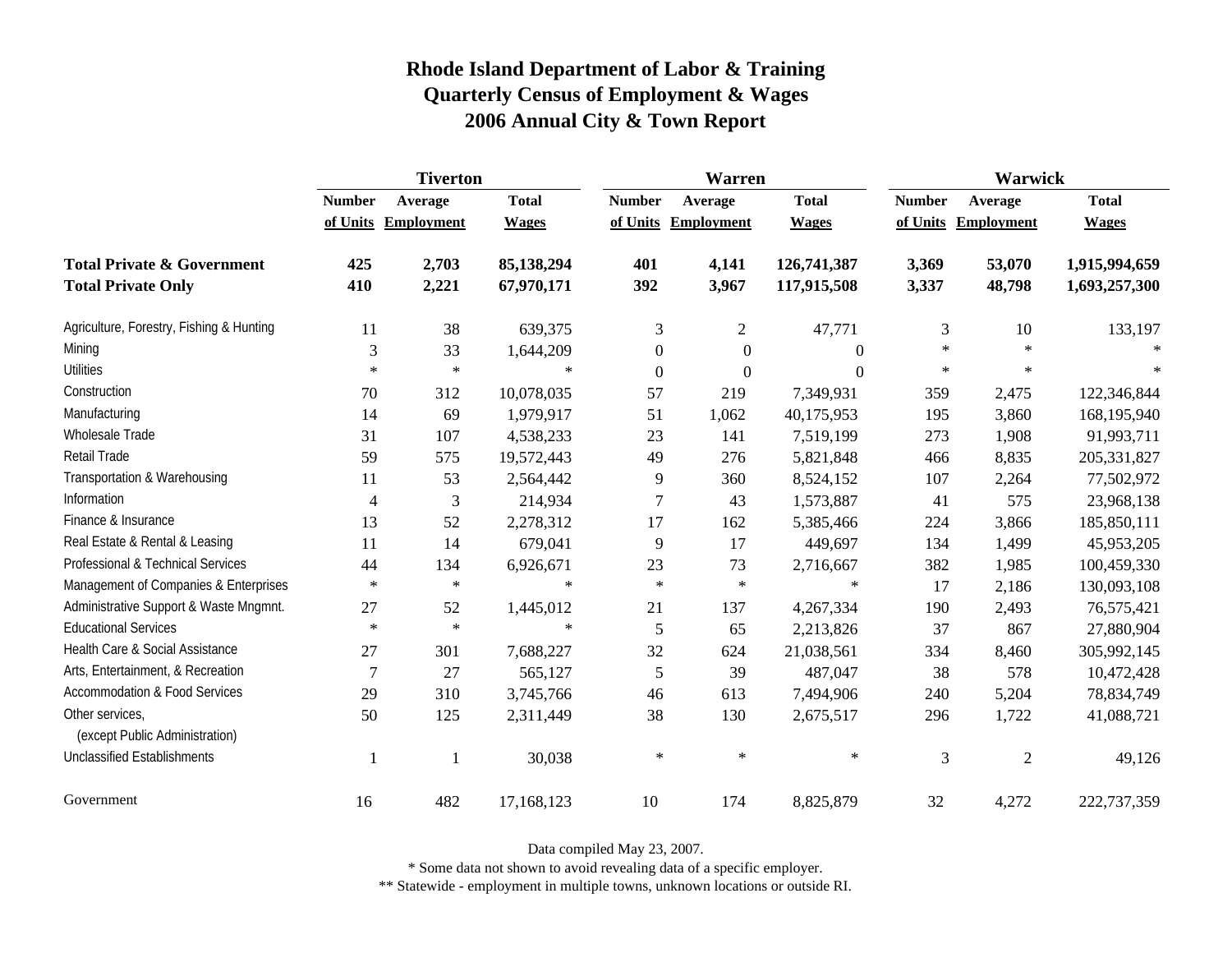|                                                   | Westerly       |                   |              |                  | <b>West Greenwich</b> |                  |                  | <b>West Warwick</b> |              |  |
|---------------------------------------------------|----------------|-------------------|--------------|------------------|-----------------------|------------------|------------------|---------------------|--------------|--|
|                                                   | <b>Number</b>  | Average           | <b>Total</b> | <b>Number</b>    | Average               | <b>Total</b>     | <b>Number</b>    | Average             | <b>Total</b> |  |
|                                                   | of Units       | <b>Employment</b> | <b>Wages</b> | of Units         | Employment            | <b>Wages</b>     |                  | of Units Employment | <b>Wages</b> |  |
| <b>Total Private &amp; Government</b>             | 870            | 10,277            | 338,961,429  | 220              | 4,726                 | 469,293,869      | 624              | 9,436               | 352,184,481  |  |
| <b>Total Private Only</b>                         | 851            | 9,272             | 297,229,920  | 212              | 4,283                 | 448, 874, 574    | 610              | 8,350               | 297,555,320  |  |
| Agriculture, Forestry, Fishing & Hunting          | $\overline{4}$ | 9                 | 153,441      | $\ast$           | $\ast$                | $\ast$           | $\boldsymbol{0}$ | $\boldsymbol{0}$    | $\theta$     |  |
| Mining                                            | $\ast$         | $\ast$            | $\ast$       | $\boldsymbol{0}$ | $\boldsymbol{0}$      | $\theta$         | $\ast$           | $\ast$              |              |  |
| <b>Utilities</b>                                  | $\ast$         | $\ast$            | $\ast$       | $\boldsymbol{0}$ | $\overline{0}$        | $\boldsymbol{0}$ | $\Omega$         | $\boldsymbol{0}$    | $\theta$     |  |
| Construction                                      | 107            | 350               | 13,994,511   | 57               | 205                   | 8,349,235        | 99               | 388                 | 14,106,943   |  |
| Manufacturing                                     | 31             | 965               | 40,185,566   | 12               | 1,830                 | 145,714,010      | 40               | 1,795               | 80,081,699   |  |
| Wholesale Trade                                   | 31             | 63                | 3,318,492    | 17               | 258                   | 15,815,840       | 30               | 366                 | 17,505,582   |  |
| Retail Trade                                      | 137            | 2,243             | 53,591,839   | 12               | 58                    | 1,130,711        | 91               | 1,170               | 33, 343, 490 |  |
| Transportation & Warehousing                      | 15             | 48                | 1,283,525    | 9                | 170                   | 6,406,161        | 12               | 273                 | 11,651,549   |  |
| Information                                       | 16             | 323               | 21,082,358   | 5                | 11                    | 535,076          | 3                | 878                 | 41,274,603   |  |
| Finance & Insurance                               | 29             | 322               | 15,072,464   | 6                | 44                    | 7,771,641        | 32               | 1,009               | 42,092,288   |  |
| Real Estate & Rental & Leasing                    | 30             | 90                | 2,563,534    | 4                | 3                     | 80,122           | 25               | 78                  | 1,935,022    |  |
| Professional & Technical Services                 | 70             | 226               | 9,743,580    | 28               | 1,097                 | 249,164,372      | 43               | 82                  | 3,825,137    |  |
| Management of Companies & Enterprises             | 5              | 281               | 14,244,130   | $\ast$           | $\ast$                | $\ast$           | $\ast$           | $\ast$              | $\ast$       |  |
| Administrative Support & Waste Mngmnt.            | 46             | 158               | 5,050,730    | 23               | 194                   | 5,860,727        | 26               | 167                 | 4,341,799    |  |
| <b>Educational Services</b>                       | 7              | 40                | 1,226,455    | $\ast$           | $\ast$                | $\ast$           | $\tau$           | 41                  | 658,279      |  |
| Health Care & Social Assistance                   | 108            | 2,002             | 75,683,055   | $8\,$            | 99                    | 2,291,687        | 44               | 774                 | 23,664,430   |  |
| Arts, Entertainment, & Recreation                 | 35             | 365               | 8,545,142    | 3                | 12                    | 156,289          | 11               | 55                  | 1,238,696    |  |
| <b>Accommodation &amp; Food Services</b>          | 98             | 1,270             | 19,644,381   | 15               | 229                   | 3,285,521        | 65               | 823                 | 10,580,189   |  |
| Other services,<br>(except Public Administration) | 85             | 422               | 7,510,755    | 13               | 25                    | 434,603          | 85               | 347                 | 7,218,426    |  |
| <b>Unclassified Establishments</b>                | $\mathbf{2}$   | 1                 | 65,637       | $\boldsymbol{0}$ | $\boldsymbol{0}$      | $\boldsymbol{0}$ | 1                |                     | 9,230        |  |
| Government                                        | $20\,$         | 1,006             | 41,731,509   | 9                | 443                   | 20,419,295       | 16               | 1,086               | 54,629,161   |  |

Data compiled May 23, 2007.

\* Some data not shown to avoid revealing data of a specific employer.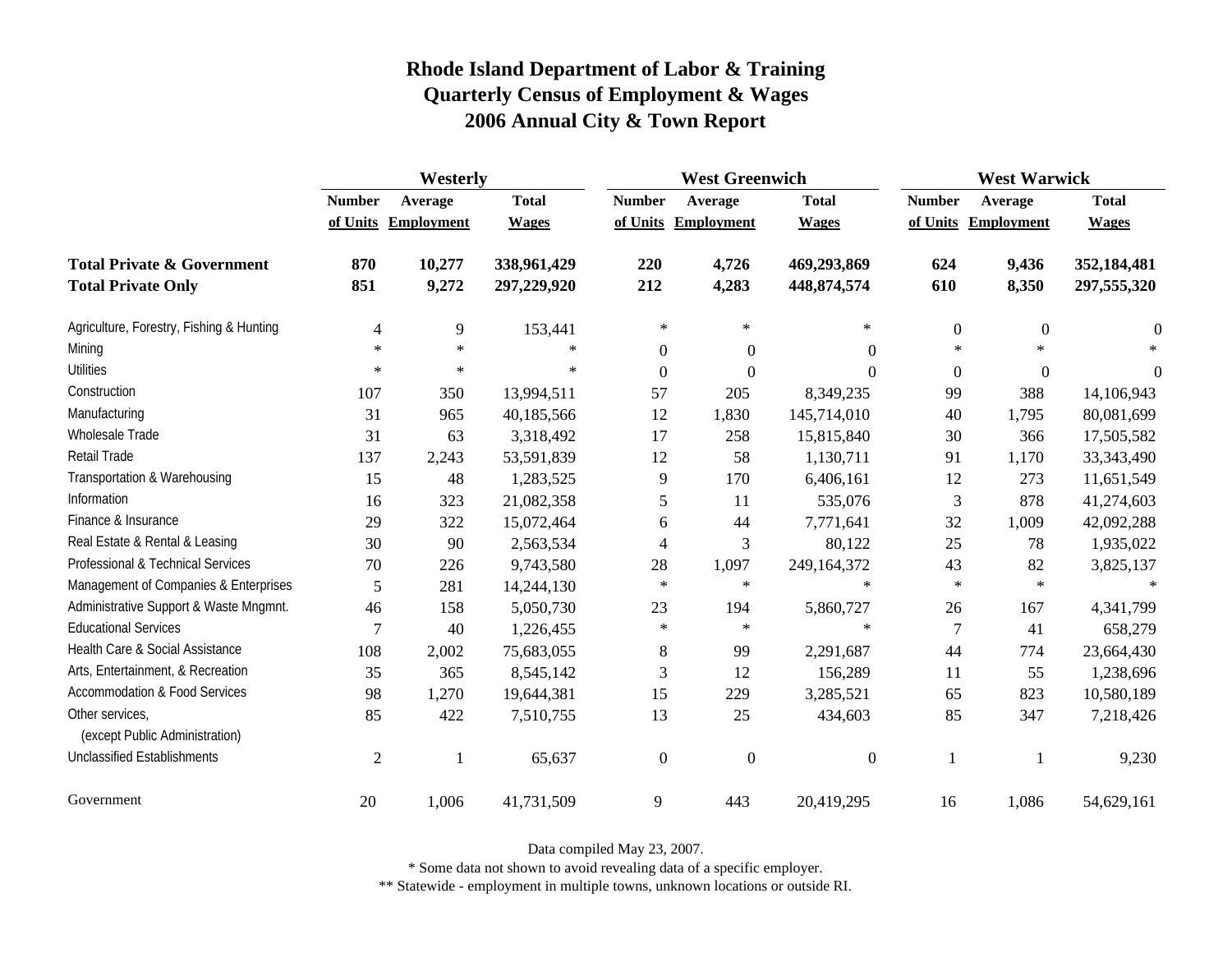|                                          |                  | Woonsocket        |                | Statewide **   |                     |                |  |
|------------------------------------------|------------------|-------------------|----------------|----------------|---------------------|----------------|--|
|                                          | <b>Number</b>    | Average           | <b>Total</b>   | <b>Number</b>  | Average             | <b>Total</b>   |  |
|                                          | of Units         | <b>Employment</b> | <b>Wages</b>   |                | of Units Employment | <b>Wages</b>   |  |
| <b>Total Private &amp; Government</b>    | 880              | 15,201            | 679,110,621    | 2,657          | 7,455               | 403,638,765    |  |
| <b>Total Private Only</b>                | 860              | 13,561            | 597,224,124    | 2,654          | 7,158               | 392,625,035    |  |
| Agriculture, Forestry, Fishing & Hunting | $\boldsymbol{0}$ | $\boldsymbol{0}$  | $\overline{0}$ | 2              | 1                   | 20,881         |  |
| Mining                                   | $\overline{0}$   | $\overline{0}$    | $\overline{0}$ | $\overline{0}$ | $\overline{0}$      | $\Omega$       |  |
| <b>Utilities</b>                         | $\boldsymbol{0}$ | $\overline{0}$    | $\Omega$       | 1              | $\overline{0}$      | $\overline{0}$ |  |
| Construction                             | 77               | 312               | 10,895,716     | 210            | 693                 | 32,160,085     |  |
| Manufacturing                            | 74               | 1,338             | 51,535,711     | $\ast$         | $\ast$              |                |  |
| <b>Wholesale Trade</b>                   | 57               | 375               | 18,784,705     | $\ast$         | $\ast$              | $\ast$         |  |
| <b>Retail Trade</b>                      | 132              | 2,016             | 53,905,775     | 100            | 546                 | 33,739,962     |  |
| Transportation & Warehousing             | 18               | 775               | 25,805,553     | 35             | 49                  | 2,371,120      |  |
| Information                              | 8                | 45                | 1,990,345      | 86             | 408                 | 34,949,134     |  |
| Finance & Insurance                      | 25               | 253               | 10,300,474     | 103            | 209                 | 19,473,519     |  |
| Real Estate & Rental & Leasing           | 35               | 139               | 4,205,364      | 34             | 80                  | 4,524,225      |  |
| Professional & Technical Services        | 63               | 404               | 23,409,679     | 352            | 865                 | 46,588,399     |  |
| Management of Companies & Enterprises    | 6                | 1,697             | 224,509,747    | 23             | 109                 | 7,600,852      |  |
| Administrative Support & Waste Mngmnt.   | 35               | 589               | 17,129,701     | 268            | 1,546               | 39,842,668     |  |
| <b>Educational Services</b>              | 17               | 382               | 12,218,529     | 33             | 94                  | 1,611,699      |  |
| Health Care & Social Assistance          | 111              | 3,506             | 117,935,920    | $\ast$         | $\ast$              | ∗              |  |
| Arts, Entertainment, & Recreation        | 9                | 68                | 1,331,322      | 21             | 40                  | 980,038        |  |
| <b>Accommodation &amp; Food Services</b> | 96               | 1,132             | 14, 171, 112   | 49             | 242                 | 5,220,038      |  |
| Other services,                          | 99               | 531               | 9,072,797      | 82             | 179                 | 8,172,388      |  |
| (except Public Administration)           |                  |                   |                |                |                     |                |  |
| <b>Unclassified Establishments</b>       | $\overline{2}$   | 1                 | 21,674         | 403            | 225                 | 12,235,352     |  |
| Government                               | 21               | 1,640             | 81,886,497     | 3              | 297                 | 11,013,730     |  |

Data compiled May 23, 2007.

\* Some data not shown to avoid revealing data of a specific employer.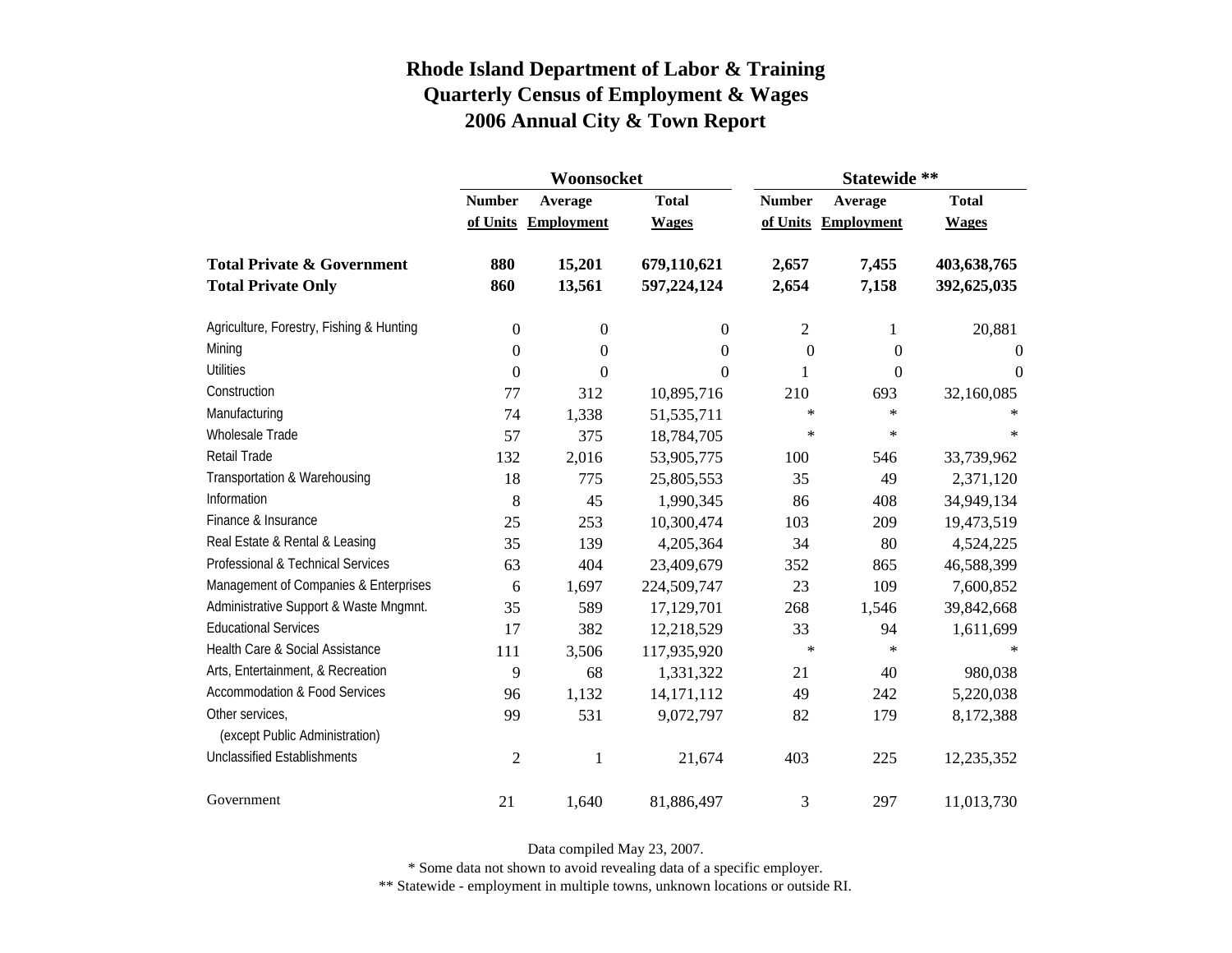|                                                   | <b>Bristol County</b> |                     |                |               | <b>Kent County</b>  |               | <b>Newport County</b> |                          |               |
|---------------------------------------------------|-----------------------|---------------------|----------------|---------------|---------------------|---------------|-----------------------|--------------------------|---------------|
|                                                   | <b>Number</b>         | Average             | <b>Total</b>   | <b>Number</b> | Average             | <b>Total</b>  | <b>Number</b>         | Average                  | <b>Total</b>  |
|                                                   |                       | of Units Employment | <b>Wages</b>   |               | of Units Employment | <b>Wages</b>  | of Units              | <b>Employment</b>        | <b>Wages</b>  |
| <b>Total Private &amp; Government</b>             | 1,491                 | 14,940              | 483,114,126    | 5,742         | 82,630              | 3,274,318,061 | 3,387                 | 39,430                   | 1,632,889,395 |
| <b>Total Private Only</b>                         | 1,456                 | 12,850              | 397,642,181    | 5,654         | 74,665              | 2,887,961,119 | 3,294                 | 32,301                   | 1,168,003,033 |
| Agriculture, Forestry, Fishing & Hunting          | 6                     | 16                  | 333,207        | 11            | 40                  | 659,467       | 48                    | 253                      | 6,771,777     |
| Mining                                            | $\theta$              | $\boldsymbol{0}$    | $\mathbf{0}$   | 3             | 10                  | 481,843       | 5                     | 42                       | 1,908,440     |
| <b>Utilities</b>                                  | $\Omega$              | $\mathbf{0}$        | $\overline{0}$ | $\star$       | $\ast$              | $\ast$        | 3                     | 44                       | 3,324,019     |
| Construction                                      | 221                   | 920                 | 37,276,829     | 742           | 4,080               | 186,644,040   | 424                   | 2,005                    | 80,693,950    |
| Manufacturing                                     | 134                   | 2,363               | 90,984,936     | 323           | 9,281               | 483, 441, 705 | 102                   | 3,101                    | 197,926,858   |
| Wholesale Trade                                   | 106                   | 357                 | 23,086,924     | 456           | 3,173               | 168,753,288   | 203                   | 665                      | 33,749,878    |
| Retail Trade                                      | 162                   | 1,458               | 33,908,147     | 739           | 12,323              | 299,529,952   | 459                   | 4,341                    | 114, 177, 732 |
| Transportation & Warehousing                      | 22                    | 405                 | 10,756,109     | 156           | 3,111               | 109,136,761   | 71                    | 440                      | 11,403,827    |
| Information                                       | 22                    | 146                 | 5,684,554      | 73            | 1,518               | 68,308,801    | 52                    | 697                      | 43,816,866    |
| Finance & Insurance                               | 54                    | 384                 | 15,780,020     | 344           | 5,565               | 267,493,316   | 115                   | 832                      | 51,083,873    |
| Real Estate & Rental & Leasing                    | 41                    | 95                  | 2,957,656      | 227           | 1,847               | 56,934,310    | 140                   | 729                      | 23,415,441    |
| Professional & Technical Services                 | 130                   | 277                 | 11,425,651     | 618           | 3,744               | 381,915,571   | 413                   | 3,050                    | 181,961,459   |
| Management of Companies & Enterprises             | 6                     | 33                  | 1,771,690      | 27            | 2,405               | 140,073,805   | 24                    | 315                      | 14,842,737    |
| Administrative Support & Waste Mngmnt.            | 95                    | 352                 | 10,901,219     | 331           | 3,217               | 97,897,723    | 186                   | 1,081                    | 37,563,247    |
| <b>Educational Services</b>                       | 26                    | 1,479               | 56,996,567     | 70            | 1,246               | 36,868,088    | 45                    | 1,220                    | 47,745,822    |
| Health Care & Social Assistance                   | 115                   | 1,978               | 55,540,026     | 507           | 11,256              | 393,269,045   | 242                   | 4,335                    | 130,685,502   |
| Arts, Entertainment, & Recreation                 | 28                    | 295                 | 6,886,476      | 75            | 822                 | 14,932,933    | 99                    | 1,527                    | 39,627,171    |
| <b>Accommodation &amp; Food Services</b>          | 127                   | 1,653               | 20,993,301     | 442           | 8,366               | 120,003,721   | 351                   | 6,042                    | 109,692,431   |
| Other services,<br>(except Public Administration) | 176                   | 644                 | 12,348,274     | 532           | 2,656               | 61,367,197    | 338                   | 1,586                    | 37,490,317    |
| <b>Unclassified Establishments</b>                | $\overline{2}$        | -1                  | 10,595         | 6             | 5                   | 117,346       | 3                     | $\overline{\mathcal{L}}$ | 121,686       |
| Government                                        | 38                    | 2,092               | 85,471,945     | 92            | 7,965               | 386,356,942   | 99                    | 7,128                    | 464,886,362   |

Data compiled May 23, 2007.

\* Some data not shown to avoid revealing data of a specific employer.